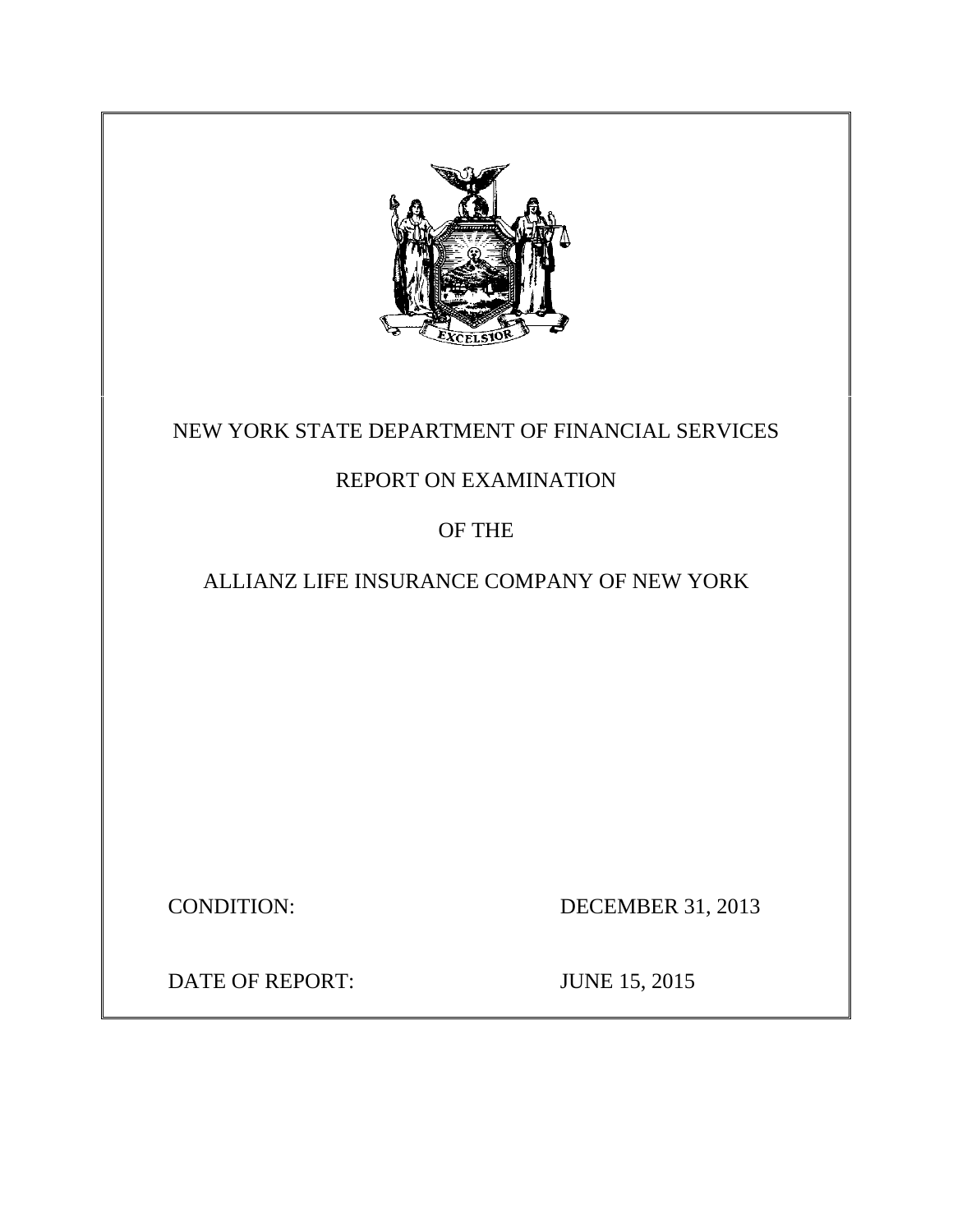### NEW YORK STATE DEPARTMENT OF FINANCIAL SERVICES

### REPORT ON EXAMINATION

## OF THE

### ALLIANZ LIFE INSURANCE COMPANY OF NEW YORK

AS OF

DECEMBER 31, 2013

DATE OF REPORT: JUNE 15, 2015

EXAMINERS: NEAL RISCHALL **SHARON REYNOLDS**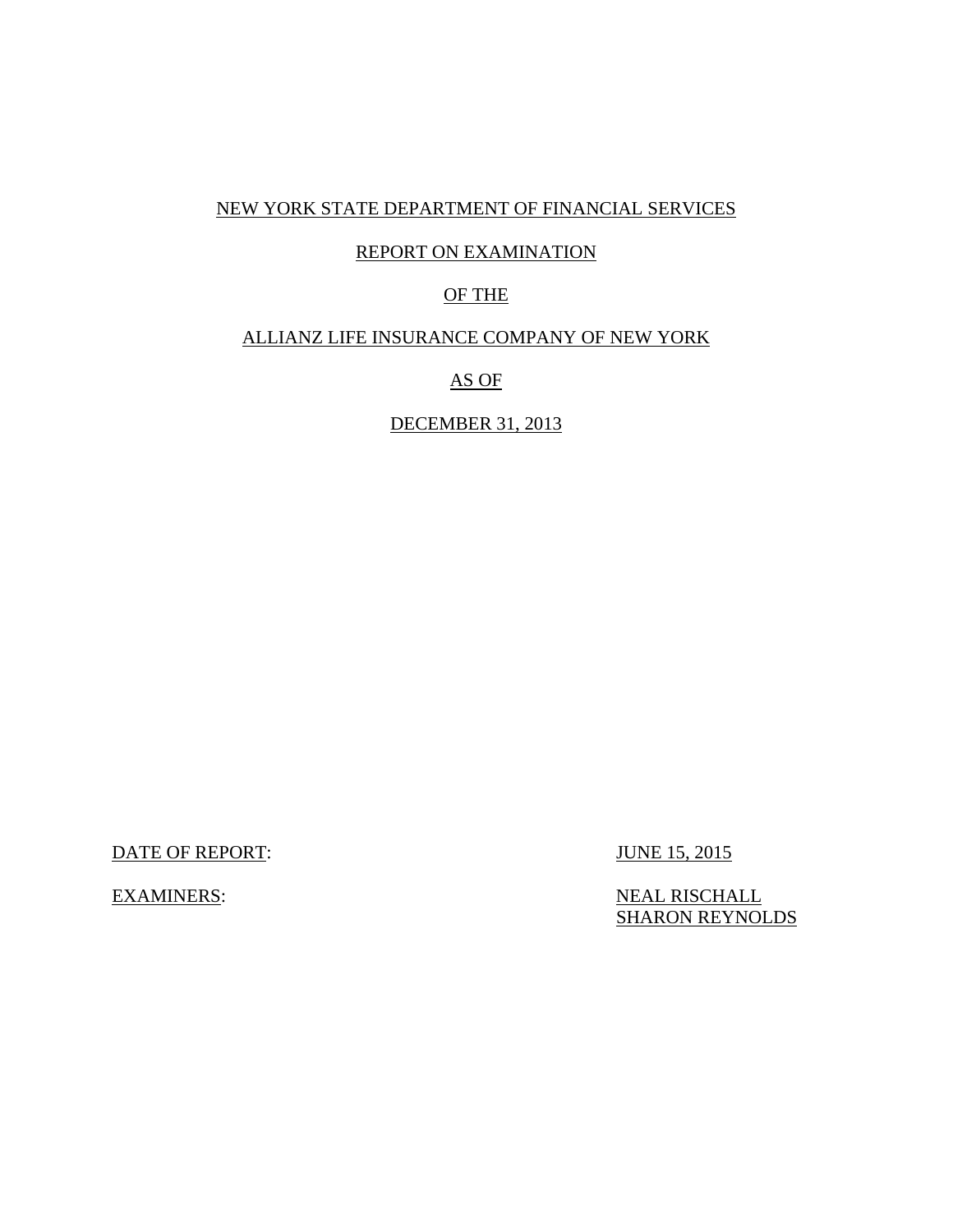# TABLE OF CONTENTS

| <b>ITEM</b>      |                                      | PAGE NO.       |
|------------------|--------------------------------------|----------------|
| 1.               | Scope of examination                 | $\overline{2}$ |
| 2.               | Description of Company               | 4              |
|                  | A. History                           | 4              |
|                  | B. Holding company                   | $\overline{4}$ |
|                  | C. Organizational chart              | 5              |
|                  | D. Service agreements                | 6              |
|                  | E. Management                        | 10             |
| 3.               | Territory and plan of operations     | 12             |
|                  | A. Statutory and special deposits    | 12             |
|                  | <b>B.</b> Direct operations          | 12             |
|                  | C. Reinsurance                       | 13             |
| $\overline{4}$ . | Significant operating results        | 14             |
| 5.               | <b>Financial statements</b>          | 17             |
|                  | A. Independent accountants           | 17             |
|                  | <b>B.</b> Net admitted assets        | 17             |
|                  | C. Liabilities, capital and surplus  | 18             |
|                  | D. Condensed summary of operations   | 19             |
|                  | E. Capital and surplus account       | 21             |
| 6.               | Market conduct activities            | 22             |
|                  | A. Advertising and sales activities  | 22             |
|                  | B. Underwriting and policy forms     | 22             |
|                  | C. Treatment of policyholders        | 22             |
| 7.               | Prior report summary and conclusions | 23             |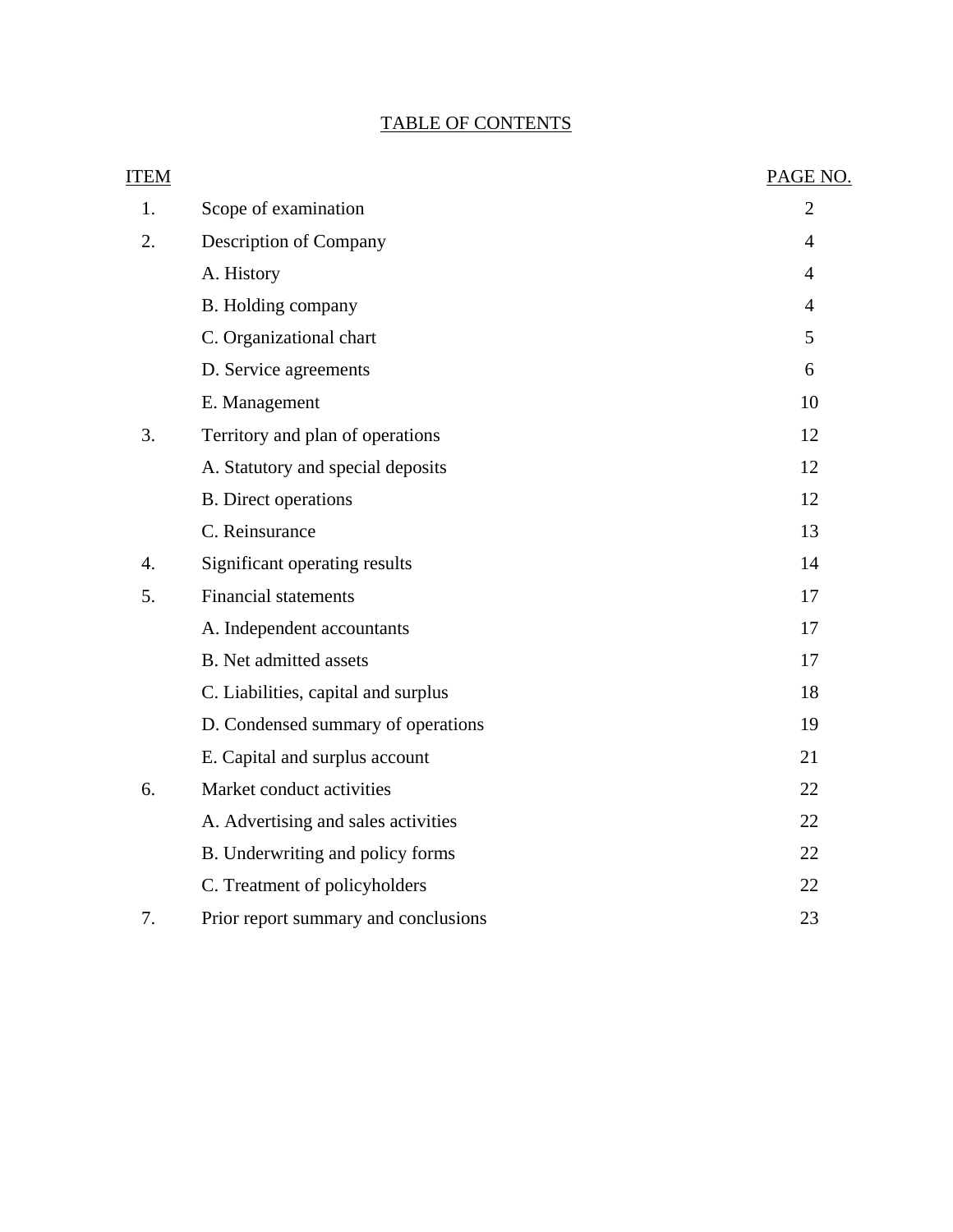

Andrew M. Cuomo Benjamin M. Lawsky Governor Superintendent

June 5, 2015

Honorable Benjamin M. Lawsky Superintendent of Financial Services New York, New York 10004

Sir:

In accordance with instructions contained in Appointment No. 31089, dated July 30, 2014 and Appointment No. 31349 annexed hereto, an examination has been made into the condition and affairs of Allianz Life Insurance Company of New York, hereinafter referred to as "the Company".

The examination took place at the home office of the Company's parent, Allianz Life Insurance Company of North America ("Allianz"), located at 5701 Golden Hills Drive, Minneapolis, Minnesota 55146 and the Company's home office located at One Chase Manhattan Plaza, 38<sup>th</sup> Floor, New York, New York 10005.

Wherever "Department" appears in this report, it refers to the New York State Department of Financial Services.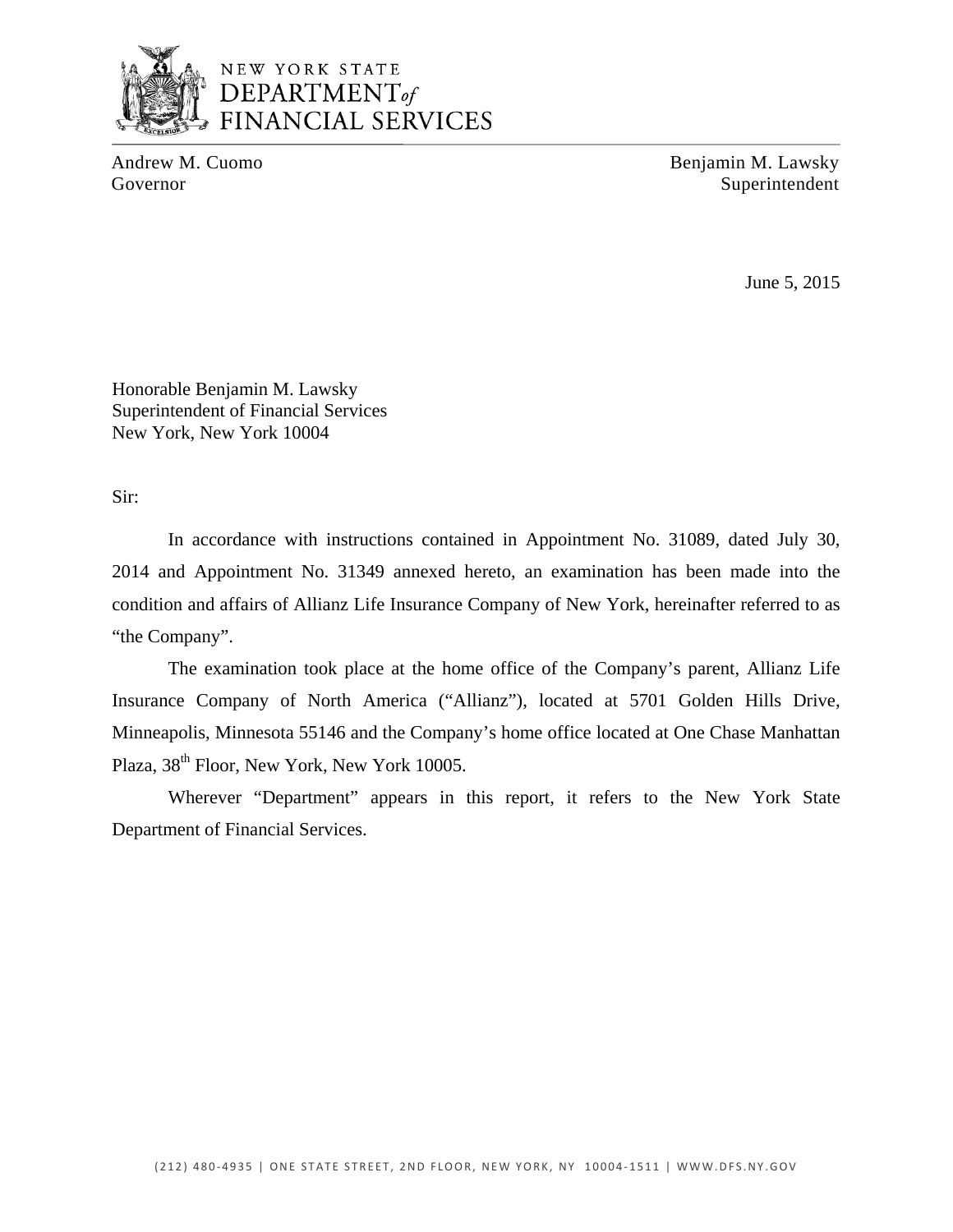#### 1. SCOPE OF EXAMINATION

<span id="page-4-0"></span>The examination of the Company was a full scope examination as defined in the *NAIC Financial Condition Examiners Handbook, 2014 Edition* (the "Handbook"). The examination covers the three-year period from January 1, 2011 through December 31, 2013. The examination was conducted observing the guidelines and procedures in the Handbook and, where deemed appropriate by the examiner, transactions occurring subsequent to December 31, 2013 but prior to the date of this report (i.e., the completion date of the examination) were also reviewed.

In the course of the examination, a review was also made of the manner in which the Company conducts its business and fulfills its contractual obligations to policyholders and claimants. The results of this review are contained in item 6 of this report.

The examination was conducted on a risk focused basis in accordance with the provisions of the Handbook published by the National Association of Insurance Commissioners ("NAIC"). The Handbook guidance provides for the establishment of an examination plan based on the examiner's assessment of risk in the insurer's operations and utilizing that evaluation in formulating the nature and extent of the examination. The examiner planned and performed the examination to evaluate the current financial condition as well as identify prospective risks that may threaten the future solvency of the insurer. The examiner identified key processes, assessed the risks within those processes and evaluated the internal control systems and procedures used to mitigate those risks. The examination also included assessing the principles used and significant estimates made by management, evaluating the overall financial statement presentation, and determining management's compliance with New York statutes and Department guidelines, Statutory Accounting Principles as adopted by the Department, and annual statement instructions.

Information about the Company's organizational structure, business approach and control environment were utilized to develop the examination approach. The Company's risks and management activities were evaluated incorporating the NAIC's nine branded risk categories. These categories are as follows:

- Pricing/Underwriting
- Reserving
- Operational
- Strategic
- Credit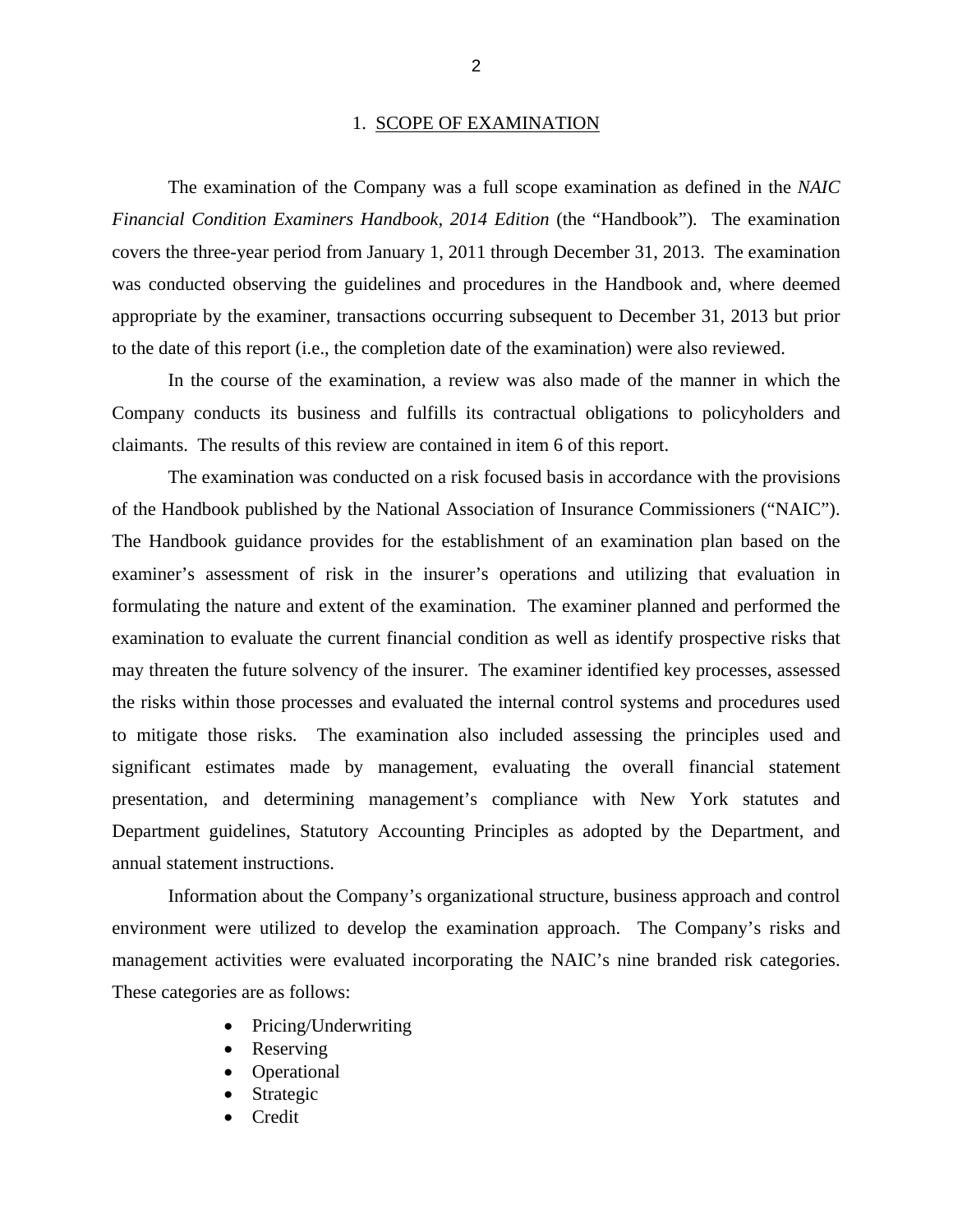- Market
- Liquidity
- Legal
- Reputational

The Company was audited annually, for the years 2011 through 2013, by the accounting firm KPMG LLP. The Company received an unqualified opinion for all years. Certain audit workpapers of the accounting firm were reviewed and relied upon in conjunction with this examination. The Company has an internal audit department and a separate internal control department which was given the task of assessing the internal control structure and compliance with the NAIC's Model Rule Requiring Annual Audited Financial Reports ("MAR"). The Company follows the same control processes as the parent and, where applicable, the shared internal audit and MAR workpapers and reports were reviewed and portions were relied upon for this examination.

The examiner reviewed the corrective actions taken by the Company with respect to the violations and recommendations contained in the prior report on examination. The results of the examiner's review are contained in item 7 of this report.

This report on examination is confined to financial statements and comments on those matters which involve departure from laws, regulations or rules, or which require explanation or description.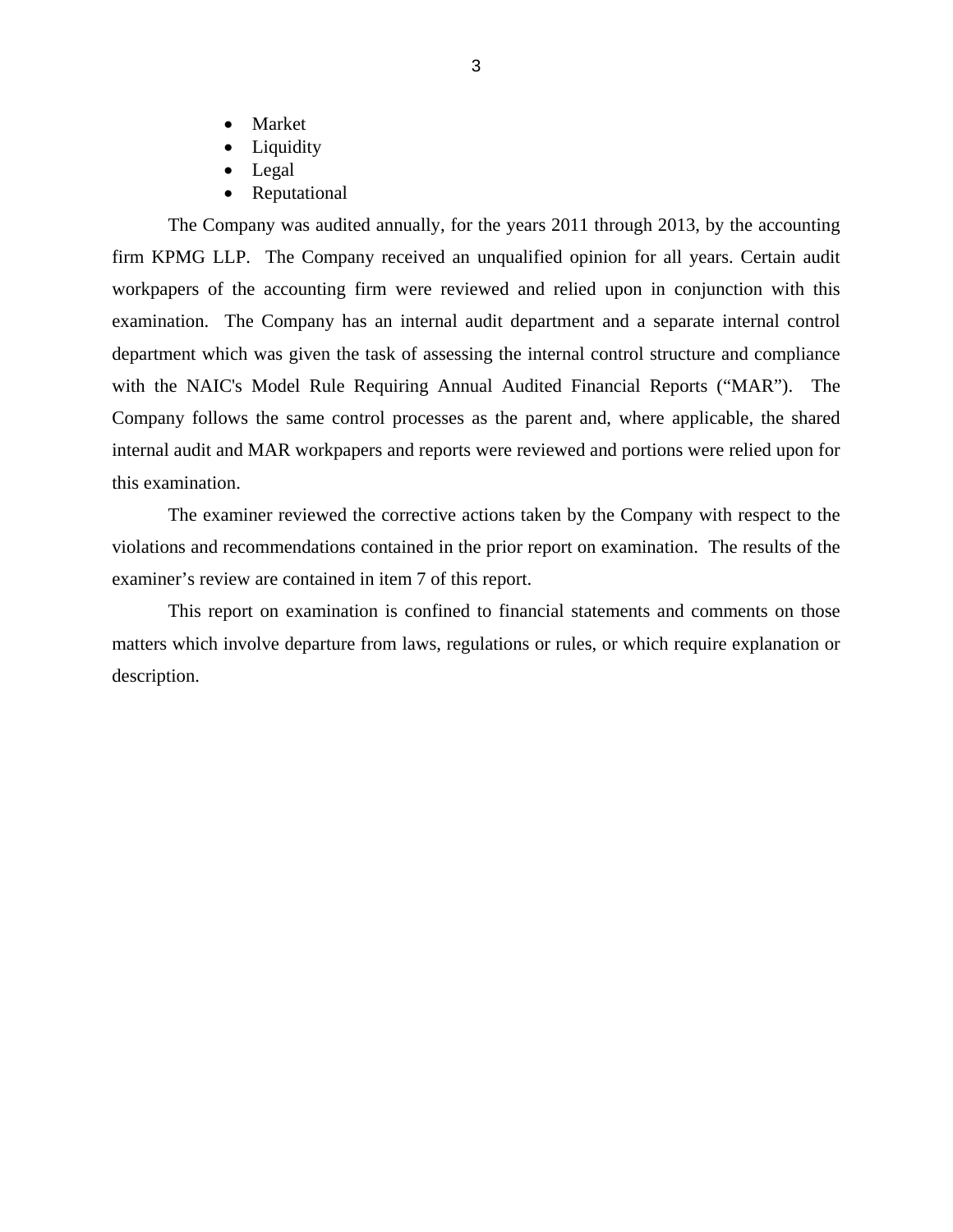#### 2. DESCRIPTION OF COMPANY

#### <span id="page-6-0"></span>A. History

The Company was incorporated as a stock life insurance company under the laws of New York with the name Preferred Life Insurance Company of New York on September 21, 1982. The Company was licensed on April 11, 1984 and commenced business on September 1, 1984.

The Company changed its name to Allianz Life Insurance Company of New York effective January 1, 2003.

Initial resources of \$6,000,000, consisting of common capital stock of \$2,000,000 and paid in contributed surplus of \$4,000,000, were provided through the sale of 200,000 shares of common stock (with a par value of \$10 each) for \$30 per share.

In 2006, the Company ceded, and subsequently sold, 100% of its group accident and health line of business to Houston Casualty Company.

maintaining a sufficient Risk Based Capital ratio.<br>B. Holding Company The Company received \$17 million in capital contributions from its parent during the year 2008 and \$20 million in capital contributions in both 2010 and 2012 for the purpose of

The Company is a wholly owned subsidiary of Allianz, a Minnesota insurance company. Allianz is in turn a wholly owned subsidiary of Allianz of America, Inc. ("AZOA"), a Delaware holding company. The ultimate parent of the Company is Allianz Societas Europaea ("Allianz SE"), a German property and casualty company.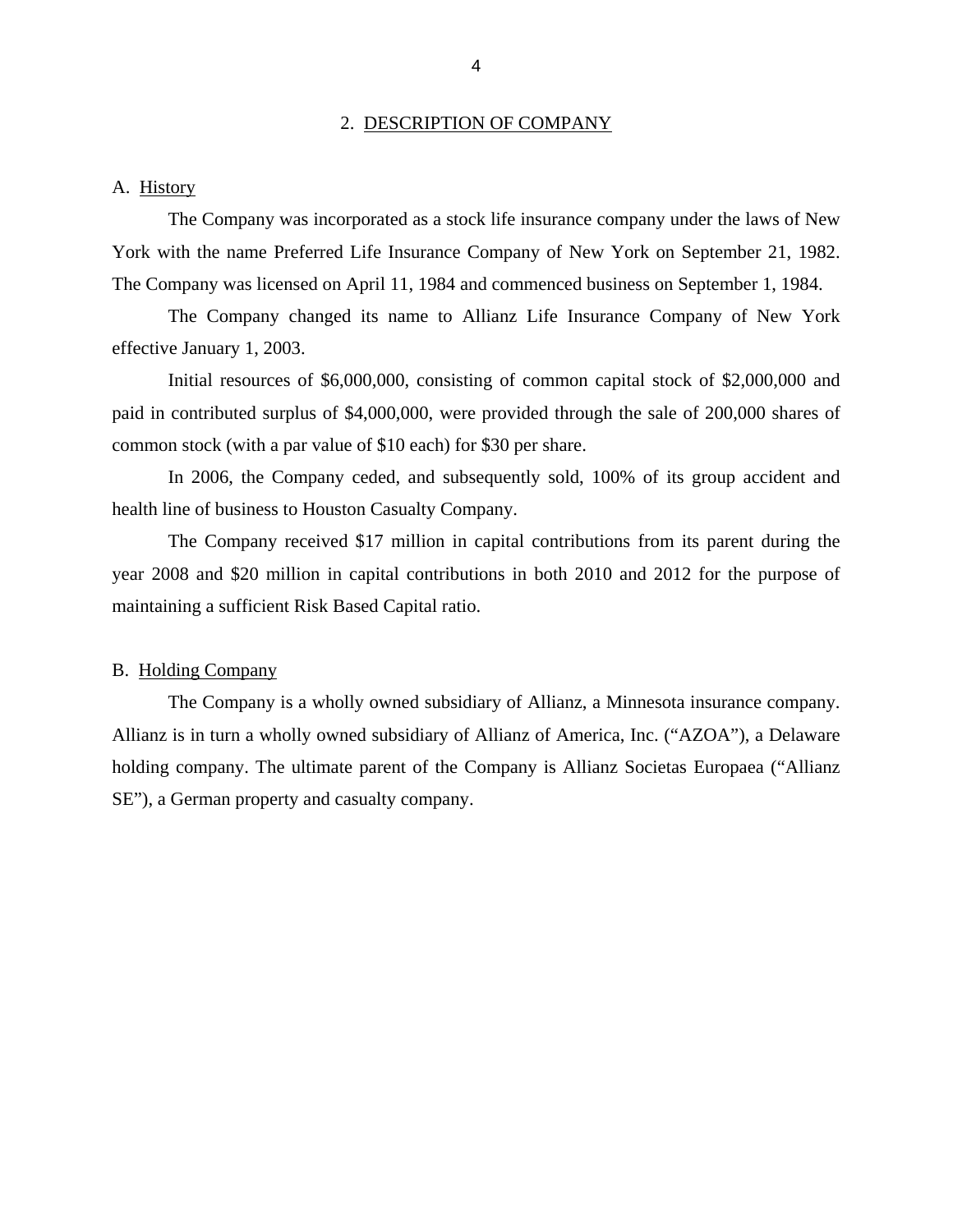## <span id="page-7-0"></span>C. Organizational Chart

An organization chart reflecting the relationship between the Company and significant entities in its holding company system as of December 31, 2013 follows:

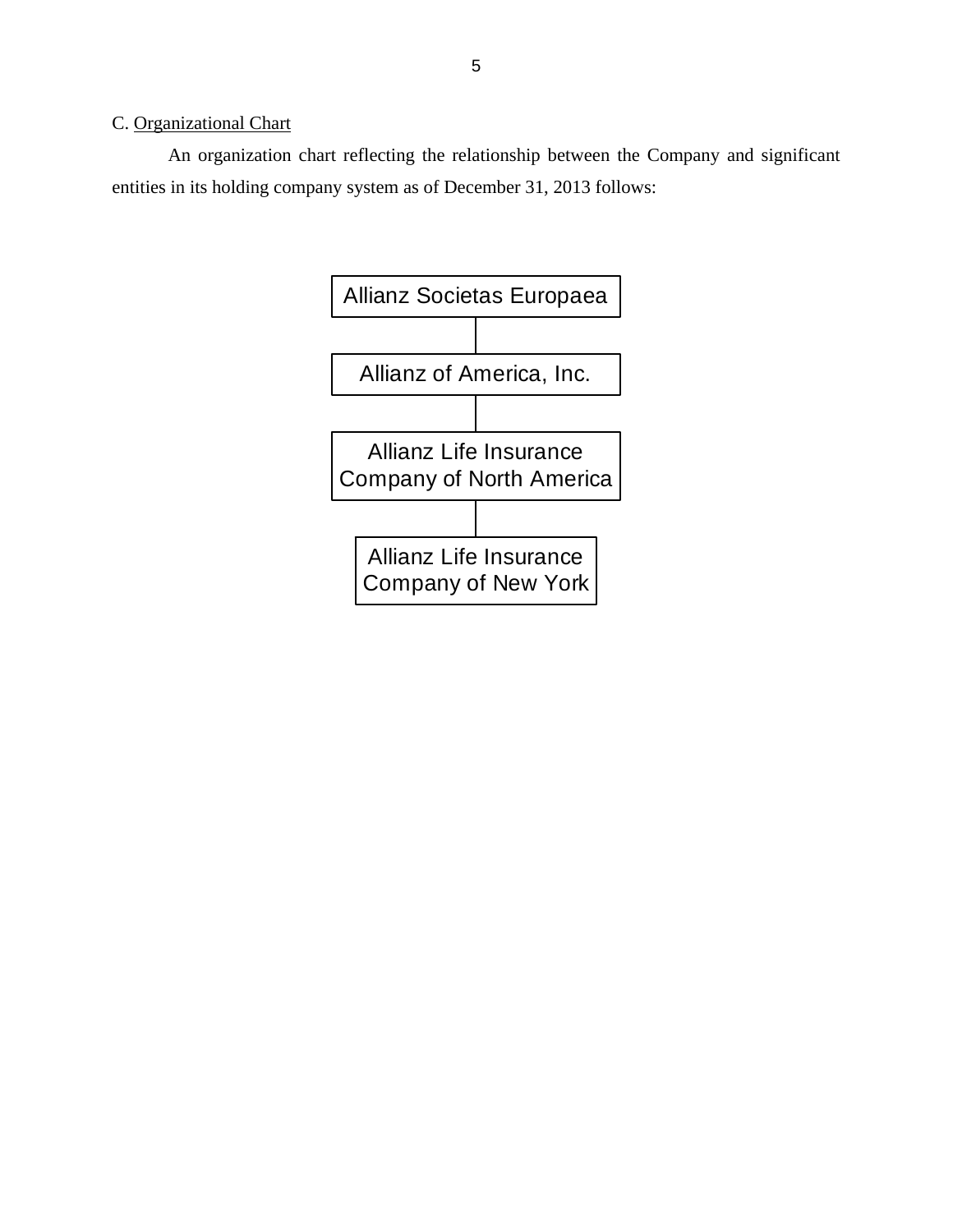# D. Service Agreements

The Company had the following 12 service agreements in effect with affiliates during the examination period where payments were made for services:

| Type of<br>Agreement<br>and<br>Department File<br>Number<br>Tata<br>Consultancy<br>Services<br>Limited<br>("TCS")<br>Outsourcing | Effective<br>Date<br>07/01/2010 | Provider(s)<br>of $S$ ervice $(s)$<br>Allianz                           | Recipient(s)<br>of Service(s)<br>The<br>Company | Specific Service(s)<br>Covered<br>TCS provides certain<br>IT-related services to<br>the Company through<br>its agreement with<br>Allianz. | Income/<br>$(Express)*$ For<br>Each Year of the<br>Examination<br>2011: $$0**$<br>2012: \$0<br>2013: \$0 |
|----------------------------------------------------------------------------------------------------------------------------------|---------------------------------|-------------------------------------------------------------------------|-------------------------------------------------|-------------------------------------------------------------------------------------------------------------------------------------------|----------------------------------------------------------------------------------------------------------|
| Agreement<br>Department File<br>No. 41484                                                                                        |                                 |                                                                         |                                                 |                                                                                                                                           |                                                                                                          |
| Service<br>Agreement<br>Department File<br>No. 43052                                                                             | 07/01/2010                      | Allianz                                                                 | The<br>Company                                  | Allianz provides<br>various administrative<br>services to the<br>Company, including<br>but not limited to:                                | 2011: \$(7,734,802)<br>2012: \$(6,798,988)<br>2013: \$(6,453,996)                                        |
| Amendment to<br>Service<br>Agreement<br>Department File<br>No. 43425                                                             | 08/20/2010                      |                                                                         |                                                 | accounting, audit,<br>underwriting, claims,<br>actuarial, investment<br>management, and data<br>processing.                               |                                                                                                          |
|                                                                                                                                  |                                 |                                                                         |                                                 | Agreement No. 43425<br>amends only Schedule<br>A of agreement No.<br>43052.                                                               |                                                                                                          |
|                                                                                                                                  |                                 |                                                                         |                                                 | Schedule A lists the<br>services to be provided<br>by Allianz.                                                                            |                                                                                                          |
| Amended and<br>Restated<br><b>Broker-Dealer</b><br>Agreement<br>Department File<br>No. 42314                                     | 06/01/2010                      | <b>Allianz Life</b><br>Financial<br>Services,<br><b>LLC</b><br>("ALFS") | The<br>Company                                  | Under this agreement<br>ALFS acts as sole<br>distributor for the<br>company's variable<br>contracts.                                      | 2011: \$(311,914)***<br>2012: \$126,999<br>2013: \$1,453,527                                             |
| Amended and<br><b>Restated Broker</b><br>Dealer<br>Agreement<br>Department File<br>No. 42314A                                    | 02/15/2013                      |                                                                         |                                                 |                                                                                                                                           |                                                                                                          |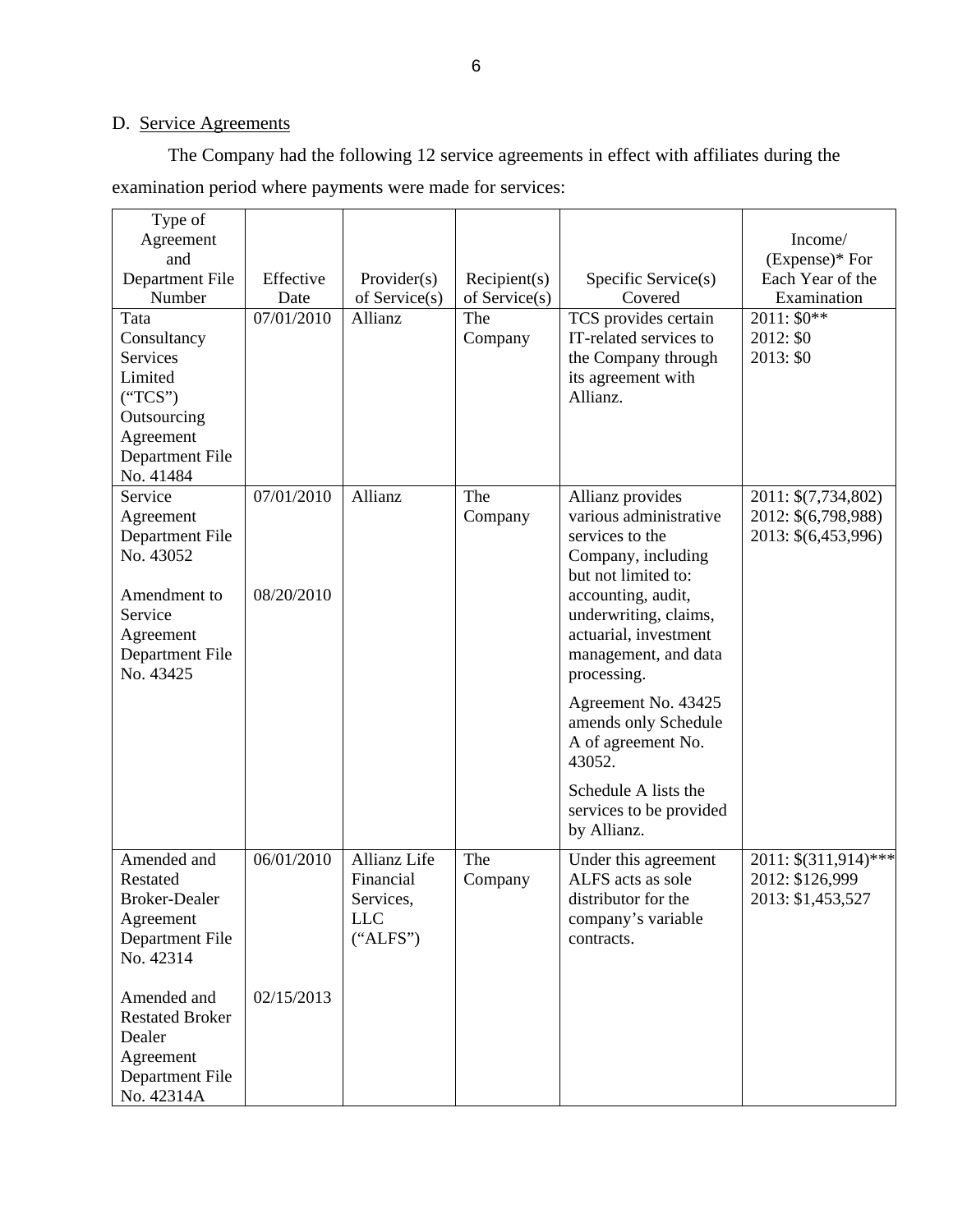| Type of<br>Agreement<br>and Department<br><b>File Number</b><br>Investment<br>Management<br>Agreement<br>Department File<br>No. 43028     | Effective<br>Date<br>08/01/2010<br>Terminated<br>04/30/2013 | Provider(s)<br>of Service(s)<br><b>AZOA</b>                   | Recipient(s)<br>of Service $(s)$<br>The<br>Company | Specific Service(s)<br>Covered<br><b>Allianz of America</b><br>provides investment<br>management services to<br>designated accounts of<br>the Company.                                                                                                                                                                                                                                  | Income/<br>$(Express)*$ For<br>Each Year of the<br>Examination<br>2011: \$(180,837)<br>2012: \$(184,420)<br>2013: \$(199,296) |
|-------------------------------------------------------------------------------------------------------------------------------------------|-------------------------------------------------------------|---------------------------------------------------------------|----------------------------------------------------|-----------------------------------------------------------------------------------------------------------------------------------------------------------------------------------------------------------------------------------------------------------------------------------------------------------------------------------------------------------------------------------------|-------------------------------------------------------------------------------------------------------------------------------|
| Investment<br>Management<br>Agreement<br>Department File<br>No. 43913                                                                     | 03/28/2011                                                  | Pacific<br>Investment<br>Management<br>Company<br>("PIMCO")   | The<br>Company                                     | PIMCO provides<br>investment services to<br>the Company.                                                                                                                                                                                                                                                                                                                                | 2011: \$(179,739)<br>2012: \$(184,420)<br>2013: \$(185,292)                                                                   |
| Investment<br>Management<br>Agreement<br>Department File<br>No. 45879                                                                     | 06/01/2012                                                  | Allianz<br>Investment<br>Management,<br><b>LLC</b><br>("AIM") | The<br>Company                                     | AIM provides<br>investment<br>management services<br>for a portion of the<br>company's investment<br>portfolio, and general<br>investment advisory<br>services and investment<br>operation services and<br>support including<br>oversight, evaluation,<br>and direction of the<br>company's investment<br>managers, asset liability<br>and investment<br>analysis, and<br>consultation. | $\overline{20}11: \$(12,268)$<br>2012: \$(13,827)<br>2013: \$(14,004)                                                         |
| <b>Services</b><br>Agreement for<br>Institutional<br>Class Shares of<br><b>PIMCO Equity</b><br>Series VIT<br>Department File<br>No. 42887 | 07/01/2010                                                  | The<br>Company                                                | PIMCO and<br><b>PIMCO</b><br>Equity<br>Series VIT  | The Company receives<br>compensation for<br>providing certain<br>services to owners of<br>its variable contracts<br>invested in PIMCO<br><b>Equity Series VIT</b><br>funds.                                                                                                                                                                                                             | 2011: \$4,193<br>2012: \$11,668<br>2013: \$10,435                                                                             |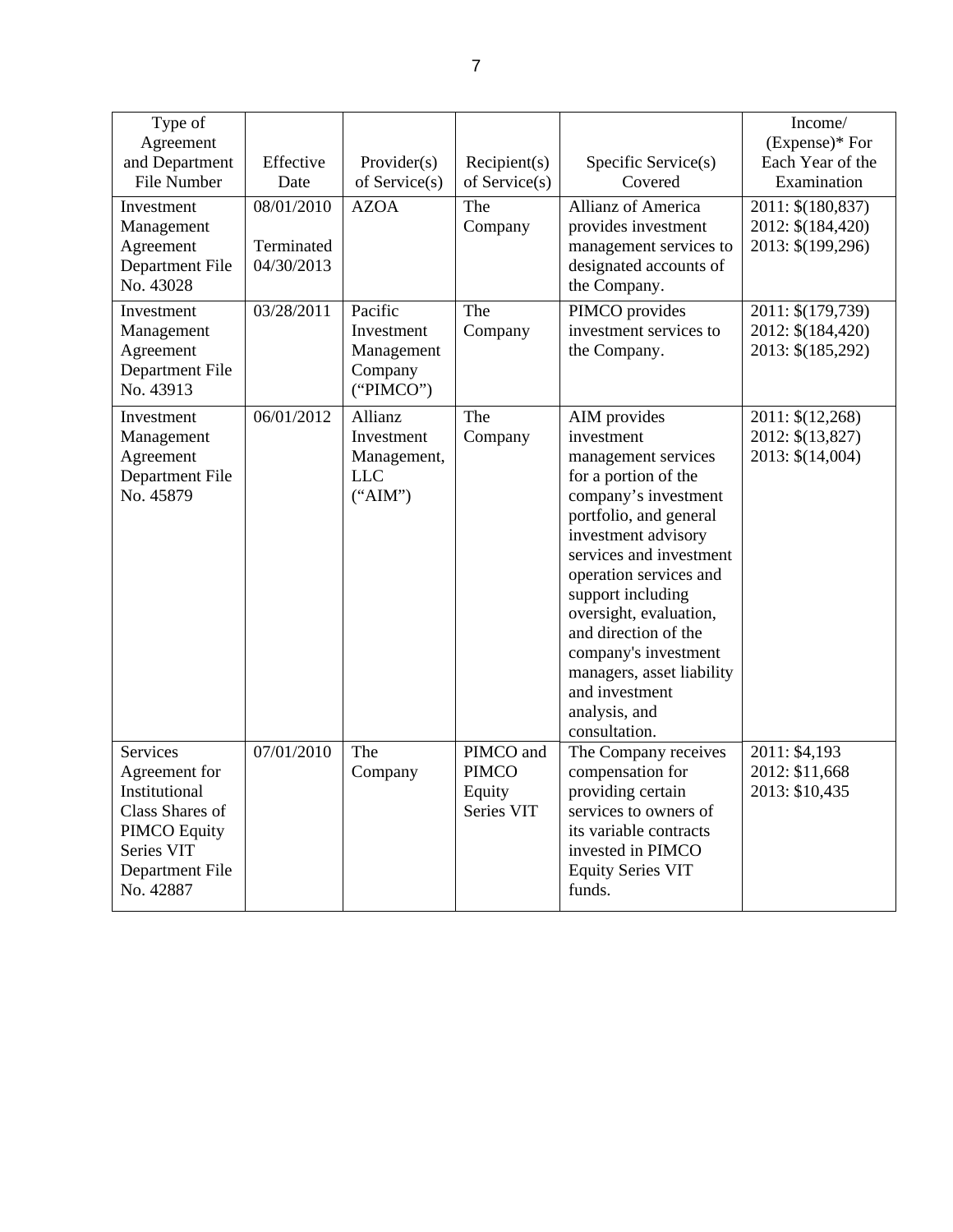| Type of<br>Agreement<br>and Department<br>File Number                                                                                       | Effective<br>Date | Provider(s)<br>of Service(s) | Recipient(s)<br>of Service(s)                                       | Specific Service(s)<br>Covered                                                                                                                                                                                                   | Income/<br>$(Express)*$ For<br>Each Year of the<br>Examination |
|---------------------------------------------------------------------------------------------------------------------------------------------|-------------------|------------------------------|---------------------------------------------------------------------|----------------------------------------------------------------------------------------------------------------------------------------------------------------------------------------------------------------------------------|----------------------------------------------------------------|
| <b>PIMCO</b><br>Variable<br><b>Insurance Trust</b><br>Administrative<br><b>Services</b><br>Department File<br>No. 42330                     | 06/17/2010        | The<br>Company               | <b>PIMCO</b>                                                        | File No. 42330:<br>The Company receives<br>compensation for<br>providing certain<br>administrative,<br>recordkeeping and<br>investor services to<br>investors investing in<br>the PIMCO VIT<br>through the separate<br>accounts. | 2011: \$391,024<br>2012: \$547,347<br>2013: \$621,994          |
| Assignment and<br>Amendment of<br><b>Services</b><br>Agreement<br>Department File<br>No. 42330B                                             | 04/01/2012        |                              |                                                                     | File No. 42330B:<br>Assigns the obligations<br>and duties of PIMCO<br>VIT under the<br>agreement to its<br>affiliate PIMCO<br>Investments, LLC.                                                                                  |                                                                |
| <b>Services</b><br>Agreement for<br><b>Advisor Class</b><br>Shares of<br><b>PIMCO</b> Equity<br>Series VIT<br>Department File<br>No. 42887A | 07/01/2010        | The<br>Company               | PIMCO and<br><b>PIMCO</b><br><b>Equity Series</b><br><b>VIT</b>     | The Company receives<br>compensation for<br>providing certain<br>services to owners of<br>its variable contracts<br>invested in PIMCO<br><b>Equity Series VIT</b><br>funds.                                                      | 2011: \$10,863<br>2012: \$36,376<br>2013: \$37,256             |
| Administrative<br><b>Services</b><br>Agreement<br>Department File<br>No. 46390                                                              | 09/01/2012        | The<br>Company               | Allianz<br>Global<br>Investors<br>Fund<br>Management,<br><b>LLC</b> | The Company receives<br>compensation for<br>providing certain<br>administrative services<br>to owners of the<br>variable contracts<br>investing in the Premier<br>Multi-series VIT.                                              | 2011: \$0<br>2012: \$4,230<br>2013: \$16,708                   |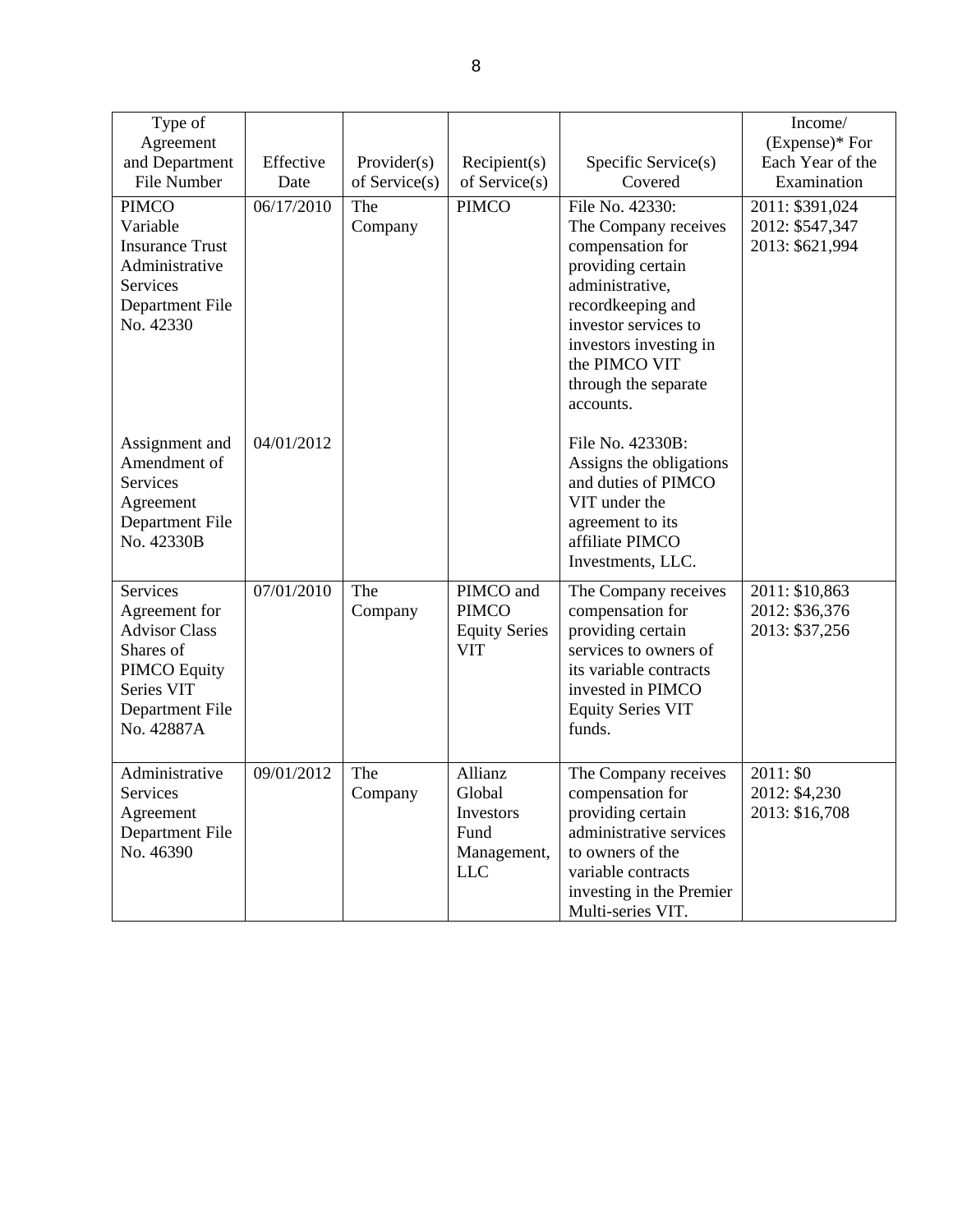| Type of<br>Agreement<br>and Department<br>File Number<br>Investor<br><b>Services</b><br>Agreement<br>(Department<br>File No.<br>42330A)<br>Amendment<br>(Department<br>File No. 44190)<br>Amendment<br>(Department<br>File No.<br>44190A)<br>Amendment<br>(Department | Effective<br>Date<br>06/23/2010<br>05/01/2011<br>04/30/2012<br>09/17/2012 | Provider(s)<br>of Service(s)<br>The<br>Company                                                                                                                                                                                                                                                                                                                           | Recipient(s)<br>of Service(s)<br><b>PIMCO</b> | Specific Service(s)<br>Covered<br>The Company provides<br>various certain<br>administrative,<br>recordkeeping and<br>investor services and<br>receives an annual rate<br>set forth in Schedule A.<br>Each amendment<br>revised Schedule A to<br>add a new investment<br>option. | Income/<br>$(Express)*$ For<br>Each Year of the<br>Examination<br>2011: \$718,702<br>2012: \$897,010<br>2013: \$1,035,877 |
|-----------------------------------------------------------------------------------------------------------------------------------------------------------------------------------------------------------------------------------------------------------------------|---------------------------------------------------------------------------|--------------------------------------------------------------------------------------------------------------------------------------------------------------------------------------------------------------------------------------------------------------------------------------------------------------------------------------------------------------------------|-----------------------------------------------|---------------------------------------------------------------------------------------------------------------------------------------------------------------------------------------------------------------------------------------------------------------------------------|---------------------------------------------------------------------------------------------------------------------------|
| File No. 46285)<br><b>Field Marketing</b><br>Service<br>Agreement<br>(Department<br>File No. 46284)<br>Agreement<br>Terminated<br>3/22/2013                                                                                                                           | 01/30/2013<br>02/07/2013<br>02/25/2013                                    | Personalized<br><b>Brokerage</b><br>Services;<br>Game Plan<br>Financial<br>Marketing;<br>American<br>Financial<br>Marketing:<br>Ann Arbor<br>Annuity<br>Exchange;<br>Life Sales;<br>Roster<br>Financial;<br>Annuity<br>Store<br>Financial<br>and<br>Insurance<br>Services;<br><b>CFC</b> Capital<br>Partners<br>Insurance<br>Center;<br>Allegiance<br>Marketing<br>Group | The<br>Company                                | The agreement grants<br>each Field Marketing<br>Organization<br>responsibility to recruit,<br>recommend agents and<br>agencies to the<br>Company, and to train,<br>support and supervise<br>such agents and<br>agencies.                                                        | 2011: \$(111,545)<br>2012: \$ (23,266)<br>2013: \$ (25,351)                                                               |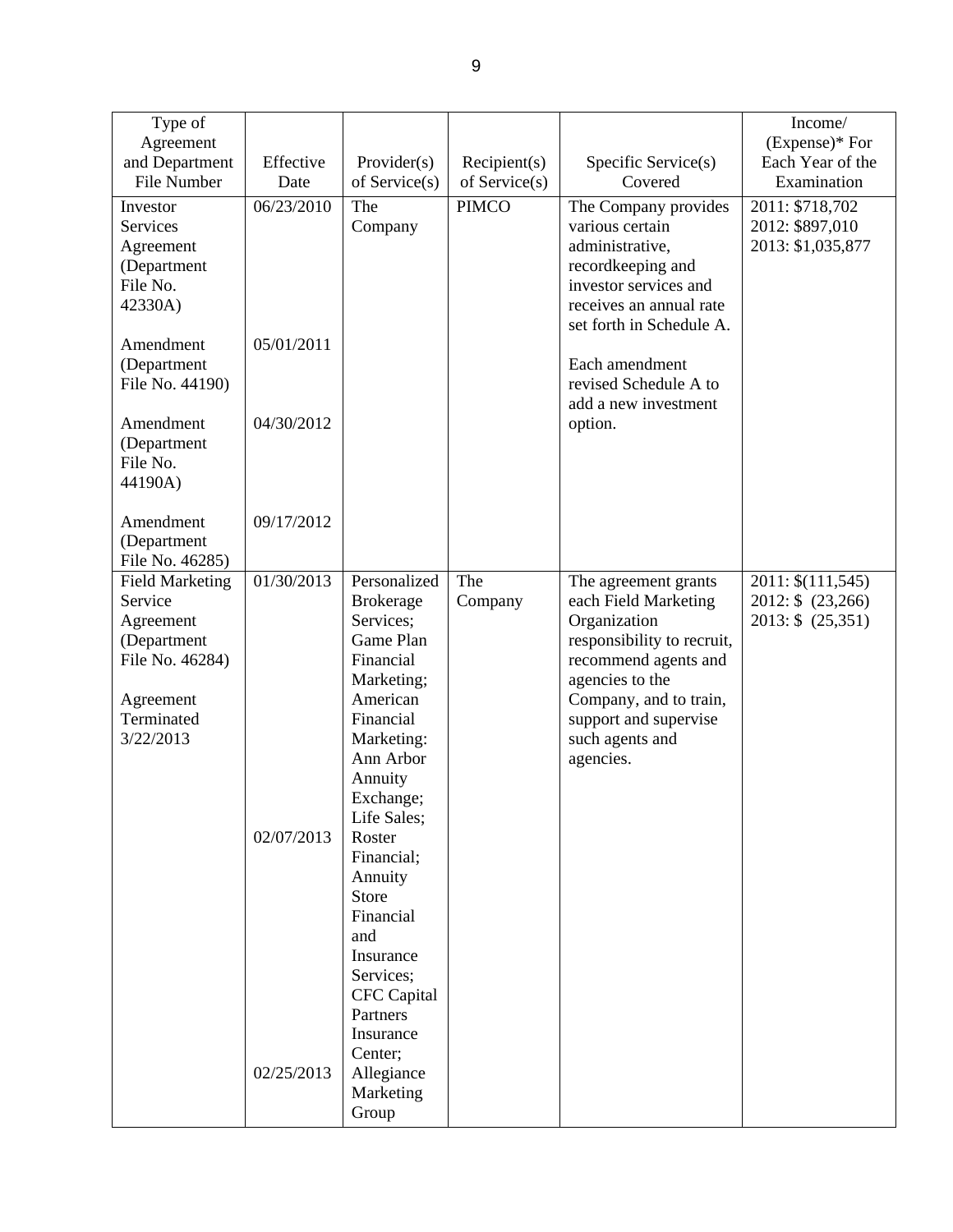\* Amount of Income or (Expense) Incurred by the Company

\*\* Fees for services under this agreement are allocated through the master services agreement between the Company and ALLIANZ

\*\*\* ALFS is the sole distributor for the Company's variable products. The main source of revenue for ALFS comes from 12b-1 fees which initially was not sufficient to cover its expenses.

The Company also entered into 5 participation agreements with affiliated companies. Under these participation agreements, it is specified that no fees are paid and each party bears its own expenses.

#### E. Management

The Company's by-laws provide that the board of directors shall be comprised of not less than seven and not more than ten directors. Directors are elected for a period of one year at the annual meeting of the stockholders held in April of each year. As of December 31, 2013, the board of directors consisted of ten members. Meetings of the board are held at least annually, immediately following the annual meeting of the stockholders.

The ten board members and their principal business affiliation, as of December 31, 2013, were as follows:

| Name and Residence                     | <b>Principal Business Affiliation</b>                                                | <b>Year First</b><br>Elected |
|----------------------------------------|--------------------------------------------------------------------------------------|------------------------------|
| Thomas P. Burns<br>Excelsior, MN       | President<br>Allianz Life Insurance Company of New York                              | 2007                         |
| Ronald M. Clark<br>Oro Valley, AZ      | Retired<br>Allianz of America, Inc.                                                  | 2013                         |
| Martha C. Goss*<br>Hopewell, NJ        | Chief Operating and Financial Officer<br>Amwell Holdings, LLC/Hopewell Holdings, LLC | 2005                         |
| Stephen R. Herbert*<br>Pound Ridge, NY | Partner<br>Locke & Herbert, LLP                                                      | 1997                         |
| Marc B. Olson<br>Chanhassen, MN        | Vice President, Financial Consulting<br>Allianz Life Insurance Company of New York   | 2008                         |
| Gary A. Smith*<br>Potomac, MD          | <b>Senior Partner</b><br><b>Ivy Planning</b>                                         | 2005                         |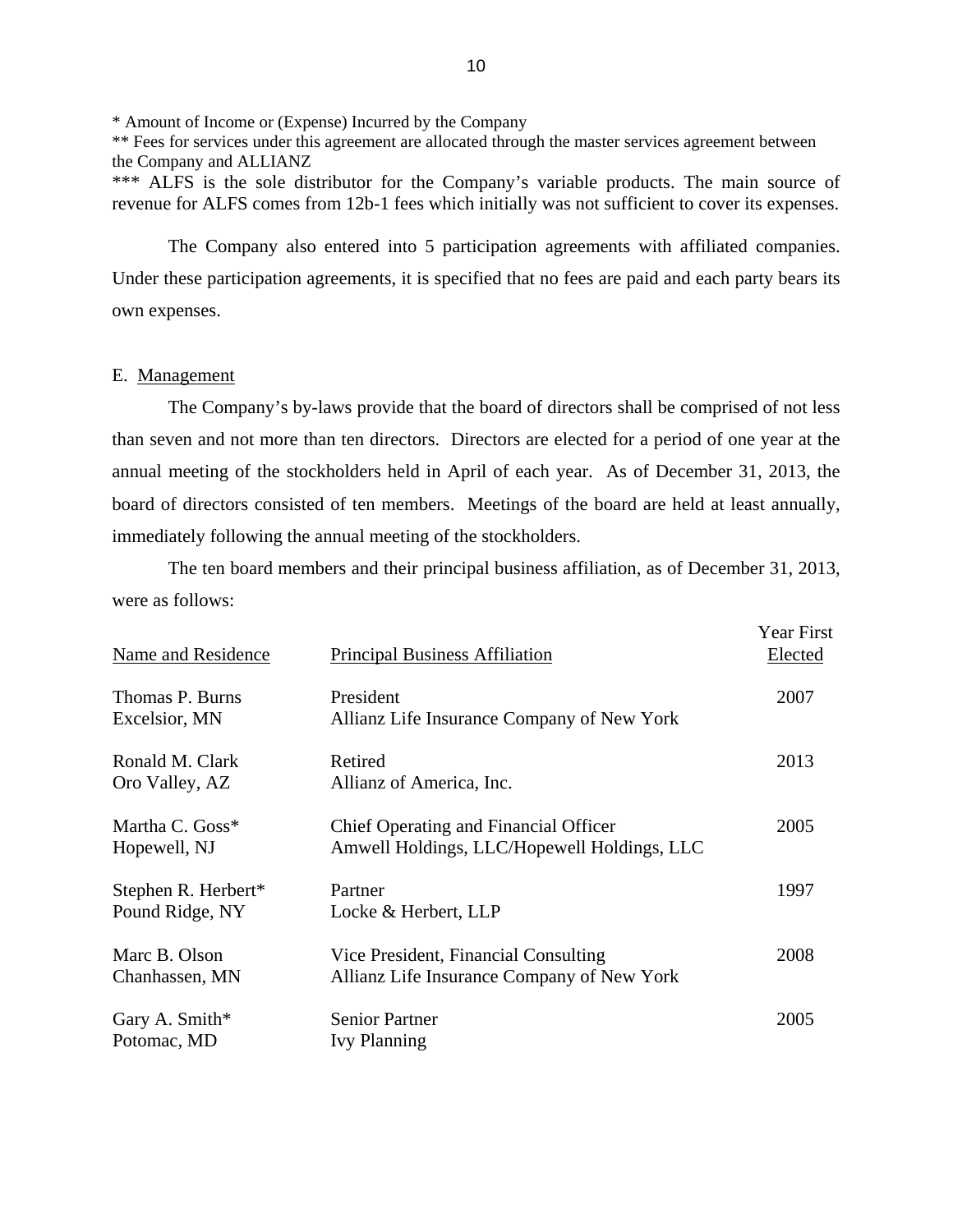| Name and Residence                     | <b>Principal Business Affiliation</b>                                                     | <b>Year First</b><br>Elected |
|----------------------------------------|-------------------------------------------------------------------------------------------|------------------------------|
| Giulio Terzariol<br>Shorewood, MN      | Chief Financial Officer and Treasurer<br>Allianz Life Insurance Company of New York       | 2009                         |
| Steven J. Thiel<br>Chanhassen, MN      | Vice President and Appointed Actuary<br>Allianz Life Insurance Company of New York        | 2012                         |
| Walter R. White<br>Stillwater, MN      | <b>Chairman and Chief Executive Officer</b><br>Allianz Life Insurance Company of New York | 2012                         |
| Eugene T. Wilkinson*<br>Vero Beach, FL | President<br><b>Management Facilities Corp</b>                                            | 1984                         |

\* Not affiliated with the Company or any other company in the holding company system

Eugene Wilkinson resigned on December 31, 2013 and was replaced by Kevin J. Doyle on January 20, 2014.

The examiner's review of the minutes of the meetings of the board of directors and its committees indicated that meetings were well attended and that each director attended a majority of meetings.

The following is a listing of the principal officers of the Company as of December 31, 2013:

Name Title

| Thomas P. Burns    | President                                              |
|--------------------|--------------------------------------------------------|
| Walter R. White    | Chairman and Chief Executive Officer                   |
| Gretchen Cepek     | Chief Legal Officer and Secretary                      |
| Giulio Terzariol   | <b>Chief Financial Officer and Treasurer</b>           |
| Carsten Quitter    | <b>Chief Investment Officer</b>                        |
| Nicole A. Scanlon  | Vice President, Controller                             |
| Patrick L. Nelson* | Chief Suitability Officer and Consumer Affairs Officer |

\* Designated consumer services officer per Section 216.4(c) of Department Regulation No. 64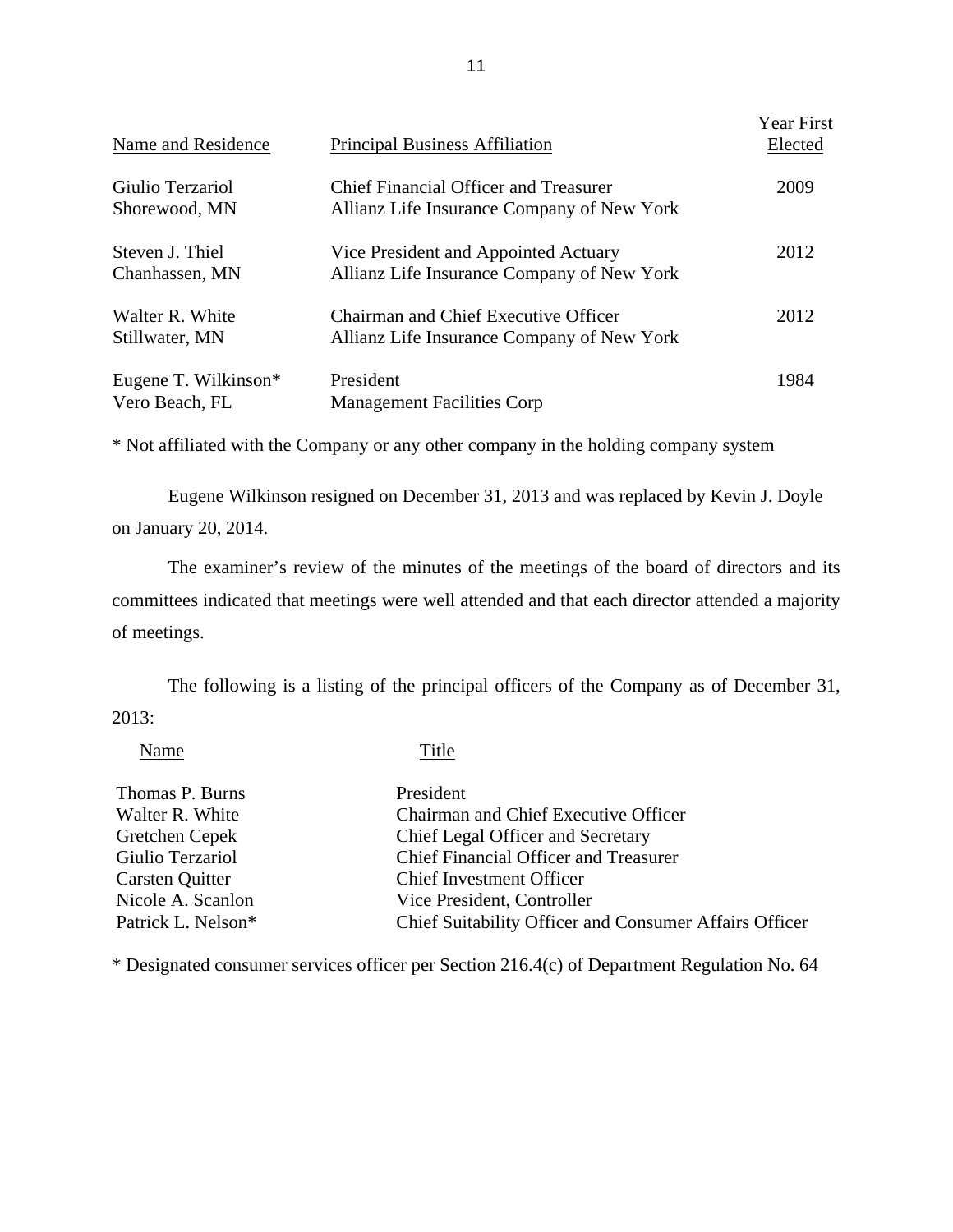#### 3. TERRITORY AND PLAN OF OPERATIONS

The Company is authorized to write life insurance, annuities and accident and health insurance as defined in paragraphs 1, 2 and 3 of Section 1113(a) of the New York Insurance Law.

The Company is licensed to transact business in six states, namely Connecticut, Illinois, Minnesota, Missouri, New York and North Dakota, and the District of Columbia. In 2013, 82.1% of life premiums, 89.7% of health premiums, and 96.8% of annuity considerations were received from New York. Policies are written on a non-participating basis.

The following tables show the percentage of direct premiums received, by state, and by major lines of business for the year 2013:

| Life Insurance Premiums |       | <b>Annuity Considerations</b> |        | <b>Accident and Health</b><br><b>Insurance Premiums</b> |        |
|-------------------------|-------|-------------------------------|--------|---------------------------------------------------------|--------|
| New York                | 82.1% | New York                      | 96.8%  | New York                                                | 89.7%  |
| Florida                 | 5.1%  | All others                    | 3.2%   | Florida                                                 | 4.2%   |
| All others              | 12.7% |                               |        | All others                                              | 6.1%   |
| Total                   | 00.0% | Total                         | 100.0% | Total                                                   | 100.0% |

#### A. Statutory and Special Deposits

As of December 31, 2013, the Company had \$1,645,000 (par value) of United States Treasury Notes on deposit with the State of New York, its domiciliary state, for the benefit of all policyholders, claimants and creditors of the Company.

#### B. Direct Operations

The principal line of business sold during the examination period was individual annuity.

In 2013, annuity considerations accounted for 98.9% of total direct premiums received by the Company. Of that number, 99% was derived from variable annuities while 1% was derived from fixed deferred and indexed products.

In late 2011, the Company discontinued the sale of individual fixed and deferred annuity products and is concentrating solely on the sale of variable annuity products.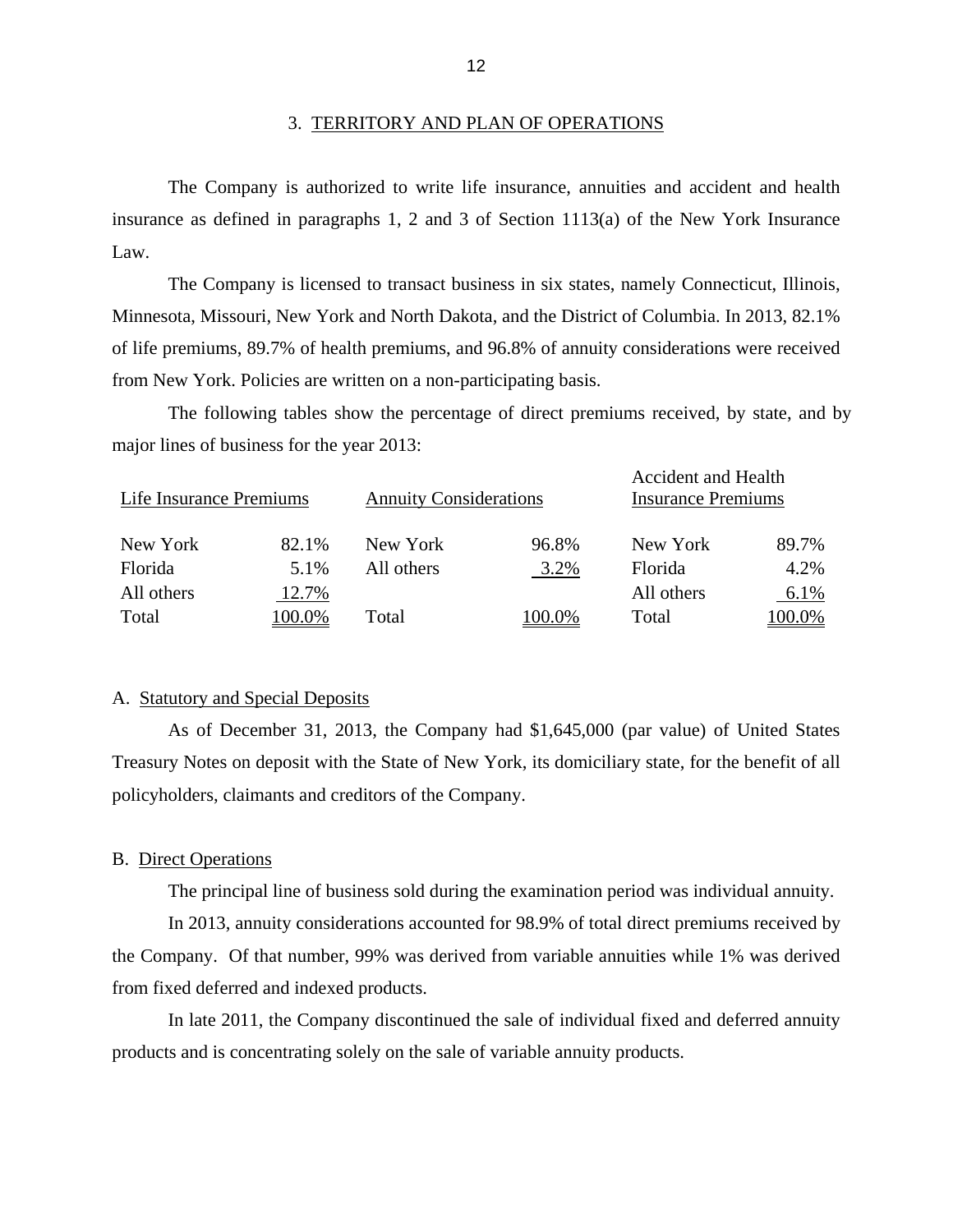<span id="page-15-0"></span>The Company's decision to discontinue the sale of fixed deferred and indexed products resulted in a decline in total annual premiums of 26% in comparison to annual premiums in 2010.

The Company distributes its variable products through broker dealers. Each broker dealer receives commissions directly from the Company.

#### C. Reinsurance

As of December 31, 2013, the Company had nine reinsurance treaties in effect with nine companies, of which eight were authorized or accredited. The Company's life and accident and health business is reinsured under excess coverage and coinsurance contracts on a yearly renewable term basis. Reinsurance is provided on an automatic basis.

The maximum retention limit for individual life contracts is \$50,000. The total face amount of life insurance ceded, as of December 31, 2013, was \$73,018,956 which represents 86.87% of the total face amount of life insurance in-force.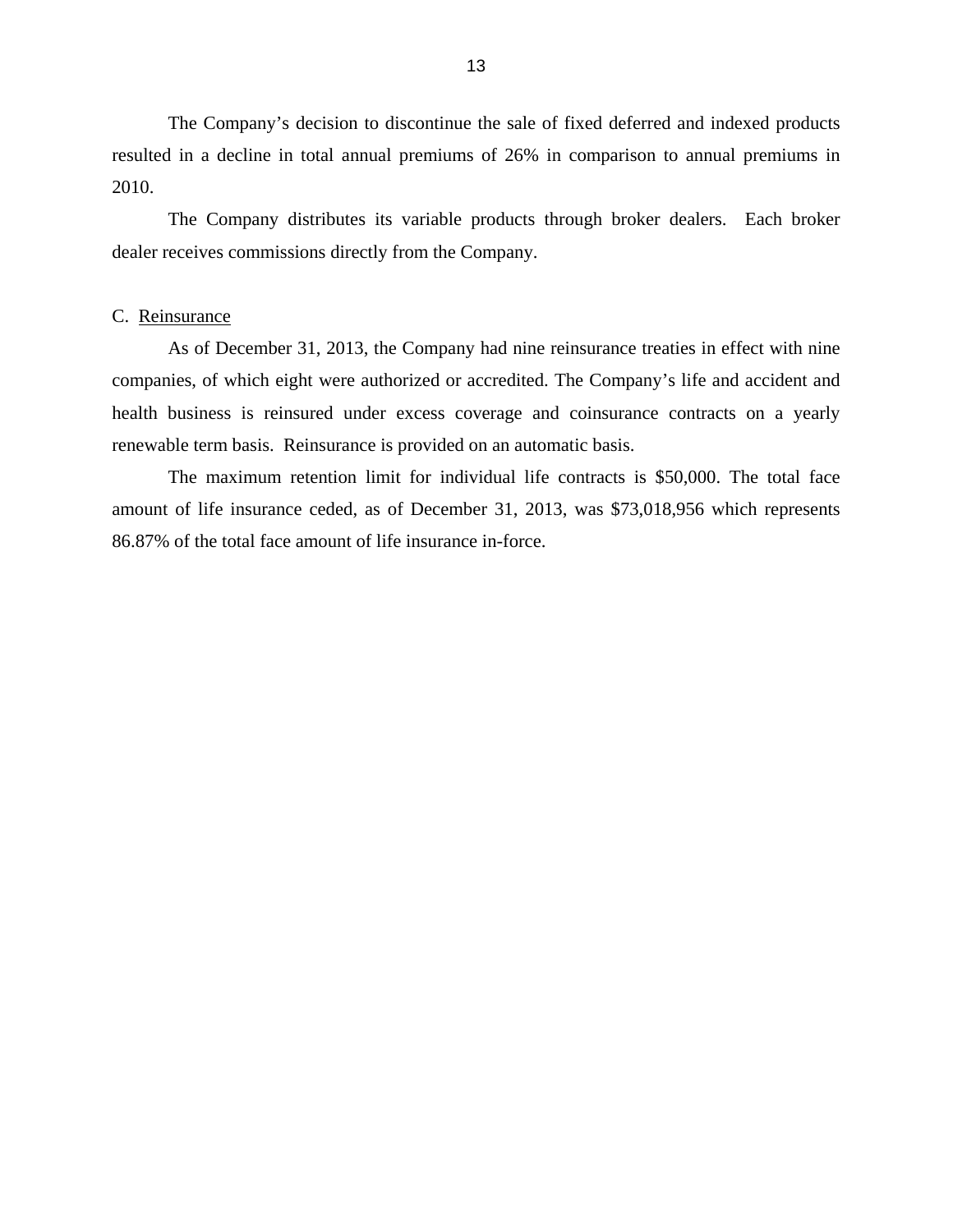#### 4. SIGNIFICANT OPERATING RESULTS

Indicated below is significant information concerning the operations of the Company during the period under examination as extracted from its filed annual statements. Failure of items to add to the totals shown in any table in this report is due to rounding.

The following table indicates the Company's financial growth (decline) during the period under review:

|                                                                                                                     | December 31,<br>2010          | December 31,<br>2013          | Increase<br>(Decrease) |
|---------------------------------------------------------------------------------------------------------------------|-------------------------------|-------------------------------|------------------------|
| Admitted assets                                                                                                     | \$1,600,642,543               | \$2,667,983,339               | \$1,067,340,796        |
| Liabilities                                                                                                         | \$1,504,572,580               | \$2,570,154,918               | \$1,065,582,338        |
| Common capital stock<br>Preferred capital stock<br>Gross paid in and contributed surplus<br>Aggregate write-ins for | \$<br>2,000,000<br>52,500,000 | \$<br>2,000,000<br>72,500,000 | \$<br>20,000,000       |
| special surplus funds<br>Unassigned funds (surplus)                                                                 | 0<br>41,569,963               | $_{0}$<br>23,328,421          | (18, 241, 542)         |
| Total capital and surplus                                                                                           | 96,069,963                    | 97,828,421                    | 1,758,458<br>S         |
| Total liabilities, capital and surplus                                                                              | \$1,600,642,543               | \$2,667,983,339               | \$1,067,340,796        |

The majority (74.4%) of the Company's admitted assets, as of December 31, 2013, was derived from Separate Accounts.

The Company's invested assets as of December 31, 2013, exclusive of separate accounts, were mainly comprised of bonds (96.7%).

The majority (99.4%) of the Company's bond portfolio, as of December 31, 2013, was comprised of investment grade obligations.

The Company received a \$20 million capital contribution from its parent during 2012, for the purpose of maintaining a sufficient Risk Based Capital ratio.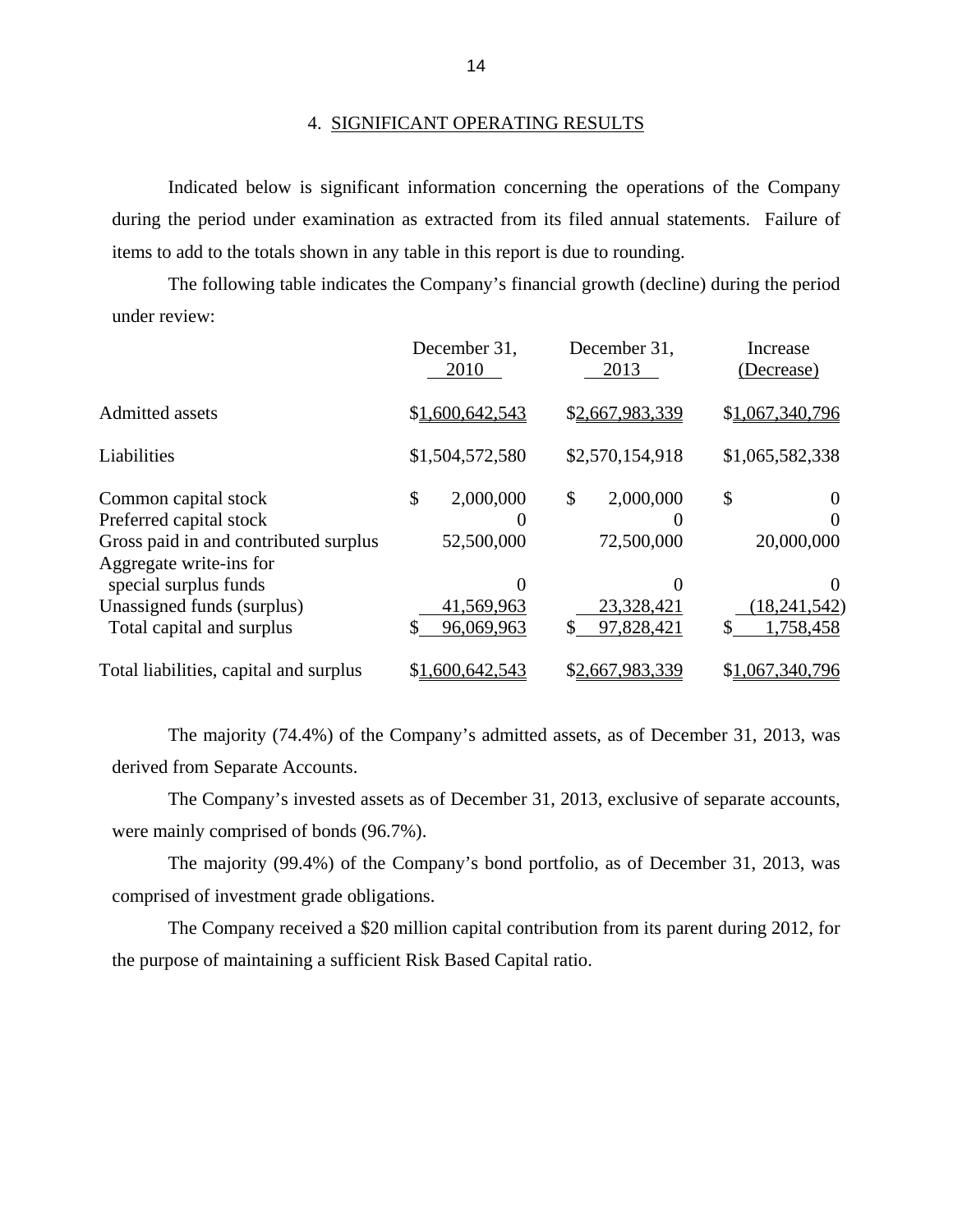The following has been extracted from the Exhibits of Annuities in the filed annual statements for each of the years under review:

|                                                                                                  | <b>Ordinary Annuities</b> |                          |                            |  |
|--------------------------------------------------------------------------------------------------|---------------------------|--------------------------|----------------------------|--|
|                                                                                                  | 2011                      | 2012                     | 2013                       |  |
| Outstanding, end of previous year<br>Issued during the year<br>Other net changes during the year | 16,047<br>3,403<br>(695)  | 18,755<br>2,856<br>(866) | 20,745<br>2,425<br>(1,166) |  |
| Outstanding, end of current year                                                                 | 18.755                    | 20,745                   | 22.004                     |  |

The decrease in annuity business is due to the Company's decision to discontinue the sale of fixed deferred and indexed products in late 2011.

The following is the net gain (loss) from operations by line of business after federal income taxes but before realized capital gains (losses) reported for each of the years under examination in the Company's filed annual statements:

|                           | 2011           | 2012          | 2013          |
|---------------------------|----------------|---------------|---------------|
| Ordinary:                 |                |               |               |
| Life insurance            | \$30,078       | \$(178,909)   | \$(166, 164)  |
| Individual annuities      | 255,515        | 40,013,569    | 25,600,201    |
| Supplementary contracts   | (1,701)        | 49,397        | (90, 377)     |
| Total ordinary            | \$283,892      | \$39,884,057  | \$25,343,660  |
| Group:                    |                |               |               |
| Life                      | \$(16,559)     | 150,548<br>\$ | \$<br>129,276 |
| Total group               | \$(16,559)     | 150,548<br>\$ | 129,276<br>\$ |
| Accident and health:      |                |               |               |
| Group                     | \$(44,130)     | (124, 412)    | $$$ (344,105) |
| Other                     | 213,022        | 695,487       | (4,127,560)   |
| Total accident and health | \$168,892      | 571,075<br>\$ | \$(4,471,665) |
| All other lines           | \$<br>$\theta$ | \$4,407,618   | \$7,169,939   |
| Total                     | \$436,227      | \$45,013,298  | \$28,171,210  |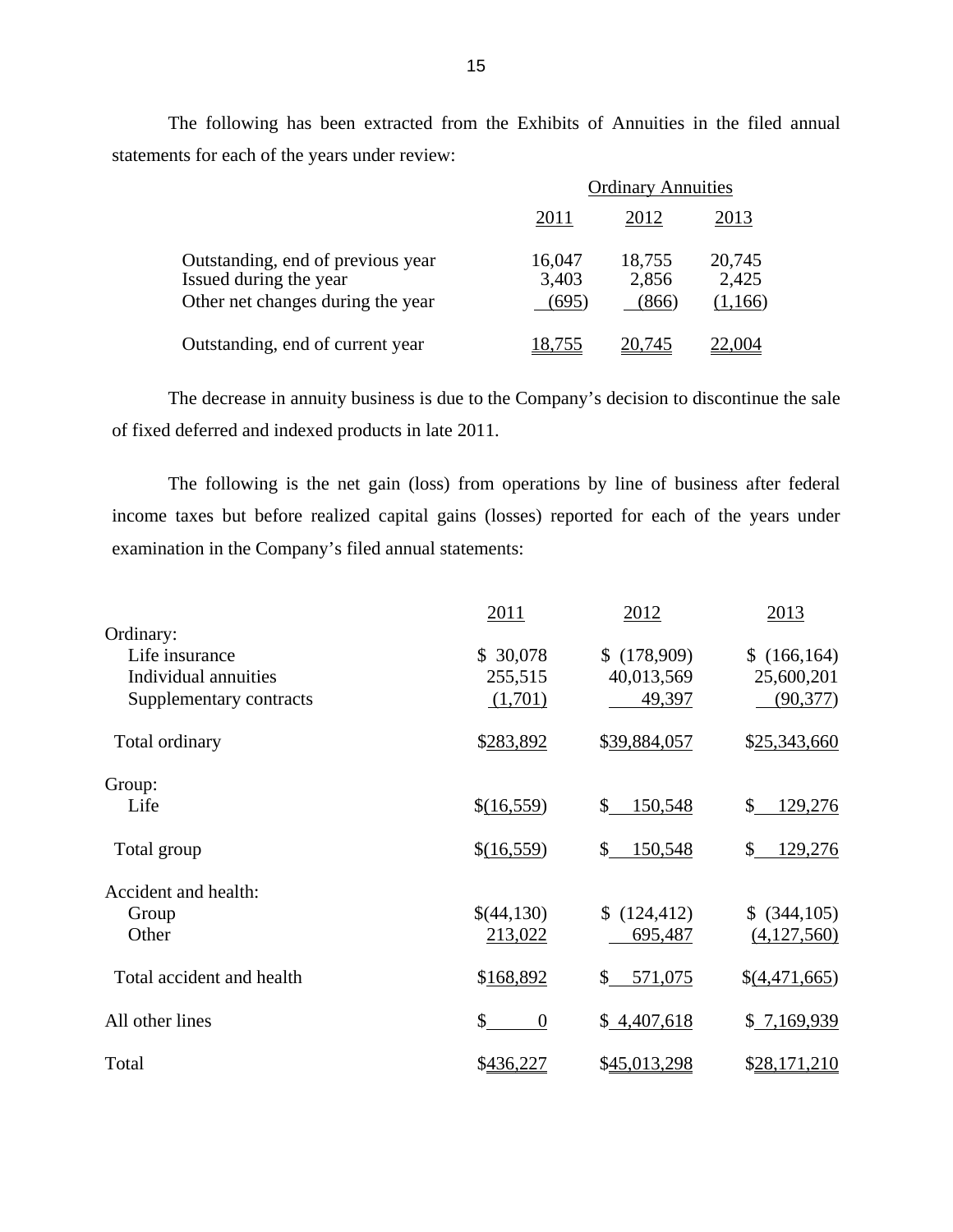Net gains increased to \$45.0 million in 2012 from \$436,227 in 2011. The \$44.6 million increase was primarily due to a change in aggregate reserves that was \$118.4 million less than the prior year; offsetting this was a \$27.8 million decrease in premiums, a \$25.1 million increase in surrenders, and a \$16.6 million increase in federal taxes.

Net gains decreased \$16.8 million (37.4%) in 2013 as compared to 2012. The decrease was primarily driven by realized hedging losses, a decrease in premium and annuity considerations, and an increase in surrender benefits and withdrawals, partially offset by a decrease in aggregate reserves, net transfers to Separate Accounts and tax expense.

The loss reflected in Accident and Health - Other line of business was related to Regulation 56 standalone asset adequacy analysis which was performed through a gross premium valuation. The testing under the "sound value" requirements resulted in establishing additional reserves of \$5.4 million and \$1.2 million in 2013 and 2012, respectively.

The 2012 and 2013 all other lines balances of \$4,407,618 and \$7,169,939 relate primarily to net investment income from bonds that back surplus and not a specific product line. In the normal course of business, total investment income is allocated to each line of business based on net statutory liabilities. The remaining amount is reported within the corporate line of business.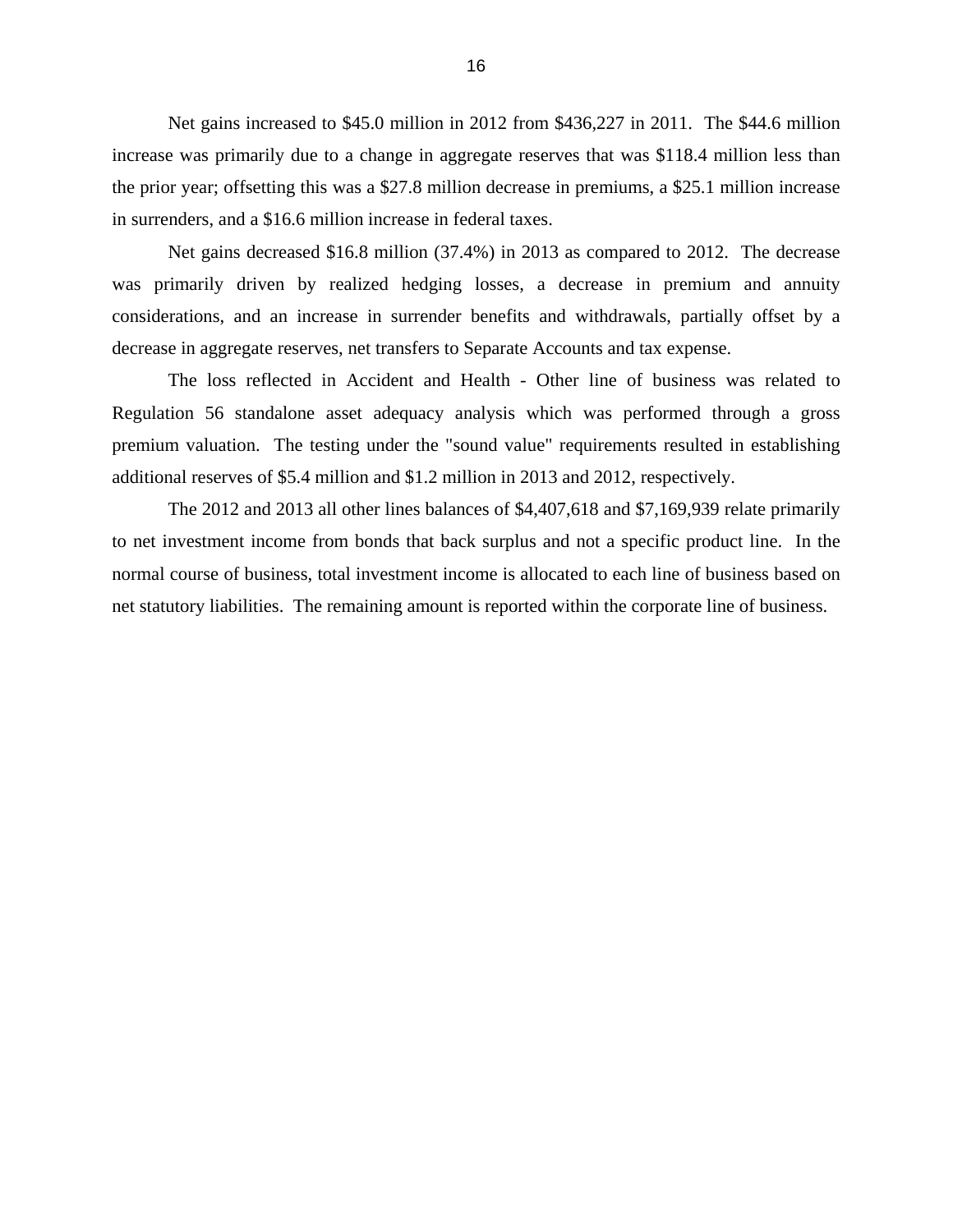#### 5. FINANCIAL STATEMENTS

<span id="page-19-0"></span>The following statements show the assets, liabilities, capital and surplus as of December 31, 2013, as contained in the Company's 2013 filed annual statement, a condensed summary of operations and a reconciliation of the capital and surplus account for each of the years under review. The examiner's review of a sample of transactions did not reveal any differences which materially affected the Company's financial condition as presented in its financial statements contained in the December 31, 2013 filed annual statement.

#### A. Independent Accountants

The firm of KPMG LLP was retained by the Company to audit the Company's combined statutory basis statements of financial position as of December  $31<sup>st</sup>$  of each year in the examination period, and the related statutory-basis statements of operations, capital and surplus, and cash flows for the year then ended.

KPMG LLP concluded that the statutory financial statements presented fairly, in all material respects, the financial position of the Company at the respective audit dates. Balances reported in these audited financial statements were reconciled to the corresponding years' annual statements with no discrepancies noted.

### B. Net Admitted Assets

| <b>Bonds</b>                                                            | \$615,292,187   |
|-------------------------------------------------------------------------|-----------------|
| Cash, cash equivalents and short term investments                       | 21,427,359      |
| Contract loans                                                          | 263,276         |
| Derivatives                                                             | 5,558,104       |
| Receivable for securities                                               | 465,830         |
| Investment income due and accrued                                       | 8,794,754       |
| Premiums and considerations:                                            |                 |
| Uncollected premiums and agents' balances in the course of collection   | 43,956          |
| Reinsurance:                                                            |                 |
| Amounts recoverable from reinsurers                                     | 41,558          |
| Other amounts receivable under reinsurance contracts                    | 9,462           |
| Net deferred tax asset                                                  | 27,901,994      |
| Guaranty funds receivable or on deposit                                 | 1,246,233       |
| Miscellaneous receivables                                               | 899,966         |
| From separate accounts, segregated accounts and protected cell accounts | \$1,986,038,660 |
| Total admitted assets                                                   | \$2,667,983,339 |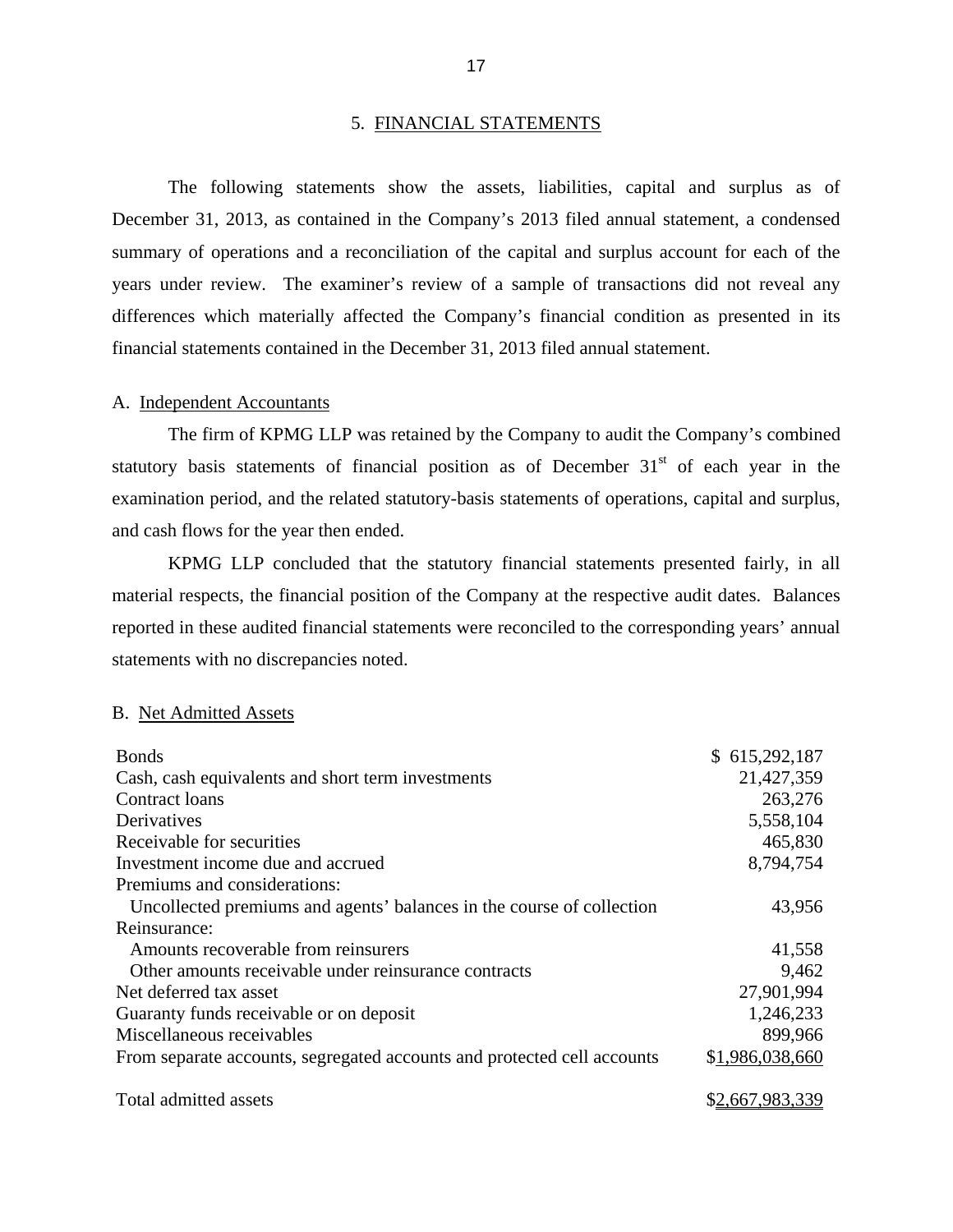# C. Liabilities, Capital and Surplus

| Aggregate reserve for life policies and contracts                       | \$<br>558,973,322 |
|-------------------------------------------------------------------------|-------------------|
| Aggregate reserve for accident and health contracts                     | 19,437,603        |
| Liability for deposit-type contracts                                    | 1,573,286         |
| Contract claims:                                                        |                   |
| Life                                                                    | 38,408            |
| Accident and health                                                     | 31,291            |
| Contract liabilities not included elsewhere:                            |                   |
| Other amounts payable on reinsurance                                    | 30,692            |
| Interest maintenance reserve                                            | 10,741,020        |
| Commissions to agents due or accrued                                    | 12,712            |
| Commissions and expense allowances payable on reinsurance assumed       | 1,089             |
| General expenses due or accrued                                         | 493,687           |
| Transfers to separate accounts due or accrued                           | (91, 192, 793)    |
| Taxes, licenses and fees due or accrued, excluding federal income taxes | 974,650           |
| Current federal and foreign income taxes                                | 2,740,590         |
| Unearned investment income                                              | 4,371             |
| Amounts withheld or retained by company as agent or trustee             | 1,005,264         |
| Remittances and items not allocated                                     | 1,678,612         |
| <b>Asset valuation reserve</b>                                          | 882,464           |
| Reinsurance in unauthorized companies                                   | 60,979            |
| Payable to parent, subsidiaries and affiliates                          | 968,464           |
| Derivatives                                                             | 73,536,577        |
| Payable for Securities                                                  | 2,117,403         |
| Aggregate write-ins for liabilities:                                    |                   |
| Other accounts payable                                                  | 6,567             |
| From Separate Accounts statement                                        | 1,986,038,660     |
| <b>Total liabilities</b>                                                | \$2,570,154,918   |
| Common capital stock                                                    | 2,000,000         |
| Gross paid in and contributed surplus                                   | 72,500,000        |
| Unassigned funds (surplus)                                              | 23,328,421        |
| Surplus                                                                 | 95,828,421<br>\$  |
| Total capital and surplus                                               | \$<br>97,828,421  |
| Total liabilities, capital and surplus                                  | \$2,667,983,339   |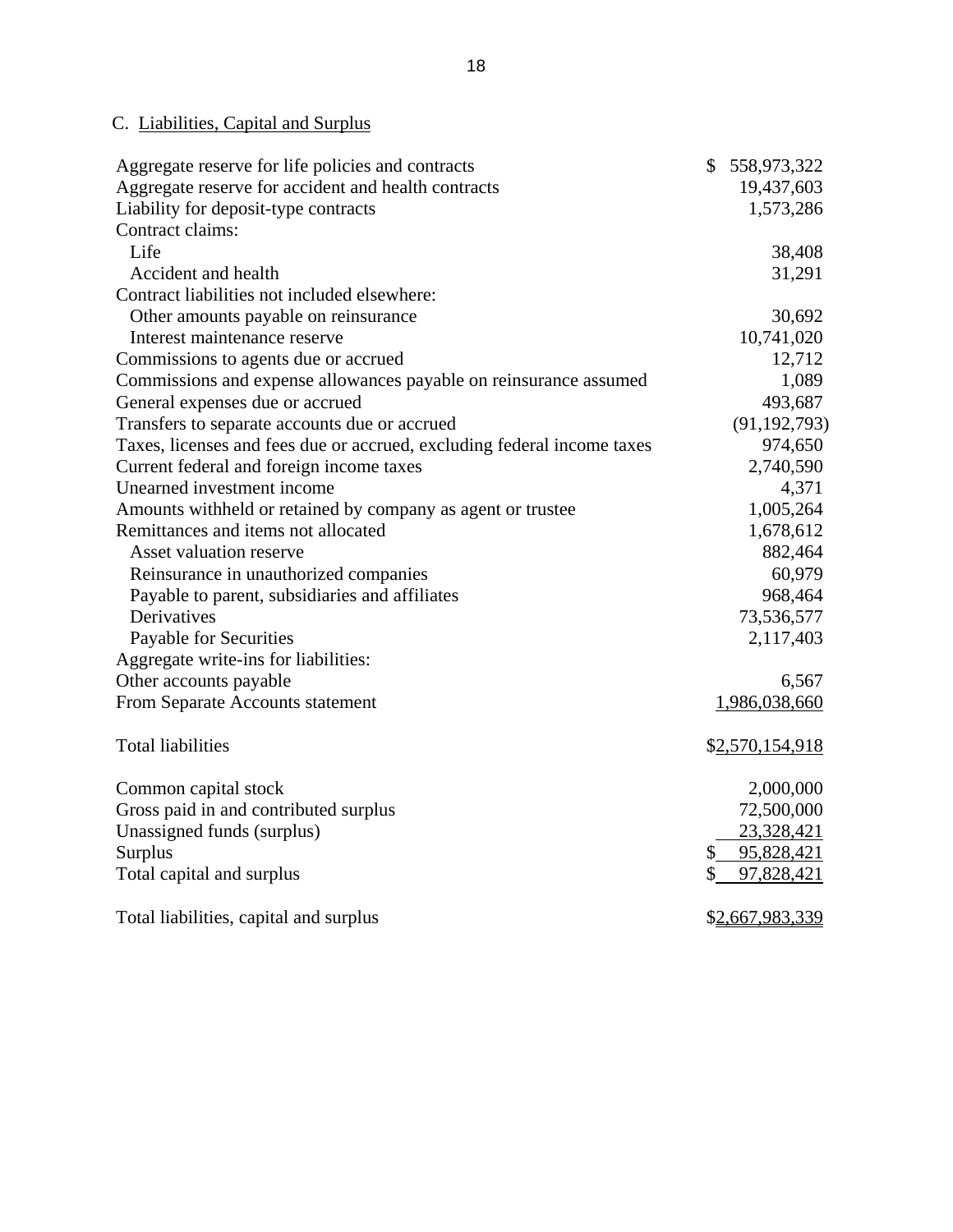### D. Condensed Summary of Operations

|                                           | 2011           | 2012           | 2013            |
|-------------------------------------------|----------------|----------------|-----------------|
| Premiums and considerations               | \$375,125,029  | \$347,310,579  | \$317,722,623   |
| Investment income                         | 32,958,701     | 34,897,900     | 38,937,434      |
| Commissions and reserve adjustments       |                |                |                 |
| on reinsurance ceded                      | 271,318        | 277,743        | 245,508         |
| Miscellaneous income                      | 28,411,893     | 38,672,657     | 49,452,637      |
| Total income                              | 436,766,941    | 421,158,879    | 406,358,202     |
| Benefit payments                          | \$81,192,676   | 109,821,830    | 155,539,695     |
| Increase in reserves                      | 78,757,933     | (39,629,425)   | (35,050,044)    |
| Commissions                               | 22,039,593     | 22,382,873     | 23,256,835      |
| General expenses and taxes                | 18,214,147     | 10,738,527     | 9,062,007       |
| Net transfers to (from) Separate Accounts | 240,506,042    | 260,640,361    | 222,410,315     |
| Miscellaneous deductions                  | $\theta$       | 28             | 304,498         |
| <b>Total deductions</b>                   | \$440,710,391  | \$363,954,194  | \$375,523,306   |
| Net gain (loss)                           | \$ (3,943,450) | \$57,204,689   | \$30,834,896    |
| Federal and foreign income taxes incurred | (4,379,677)    | 12,191,389     | 2,663,686       |
| Net gain (loss) from operations           |                |                |                 |
| before net realized capital gains         | \$<br>436,227  | \$45,013,300   | \$28,171,210    |
| Net realized capital gains (losses)       | (8,242,169)    | (14, 649, 486) | (20, 747, 196)  |
| Net income (loss)                         | \$(7,805,942)  | \$30,363,814   | 7,424,014<br>\$ |

The steady increase in miscellaneous income from 2011 to 2013 primarily reflects an increase in collection of management and expense fees and rider charges over those periods as a result of the Company's growth in variable annuity premiums and fund performance.

The primary increase in benefit payments from 2011 to 2012 is attributed to increases in policy surrenders related to the discontinuation of the individual fixed annuity and individual fixed deferred annuity product lines. The continued increase in benefit payments in 2013 was driven by higher volume of variable annuity inforce business. In addition, policyholders of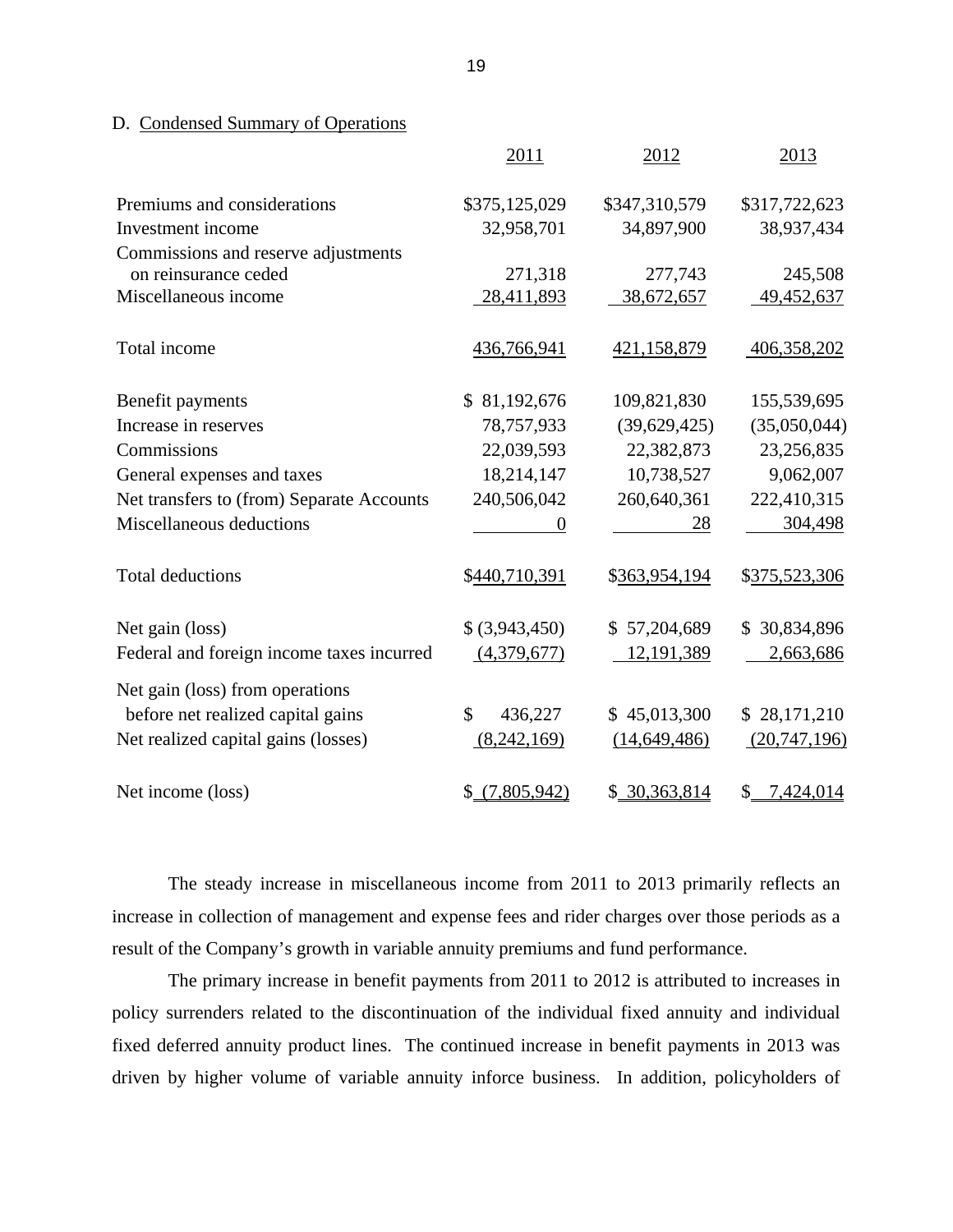individual fixed annuity and individual fixed deferred annuity contracts exercised their five year opt out option.

The significant fluctuation in "increase in reserves" from 2011 to 2012 was primarily due to a decrease in variable annuity reserves for product guarantees as a result of positive market performance in 2012. The decrease was also driven by a reduction in fixed annuity reserves due to the Company's decision to discontinue sales of new fixed annuity products in 2011.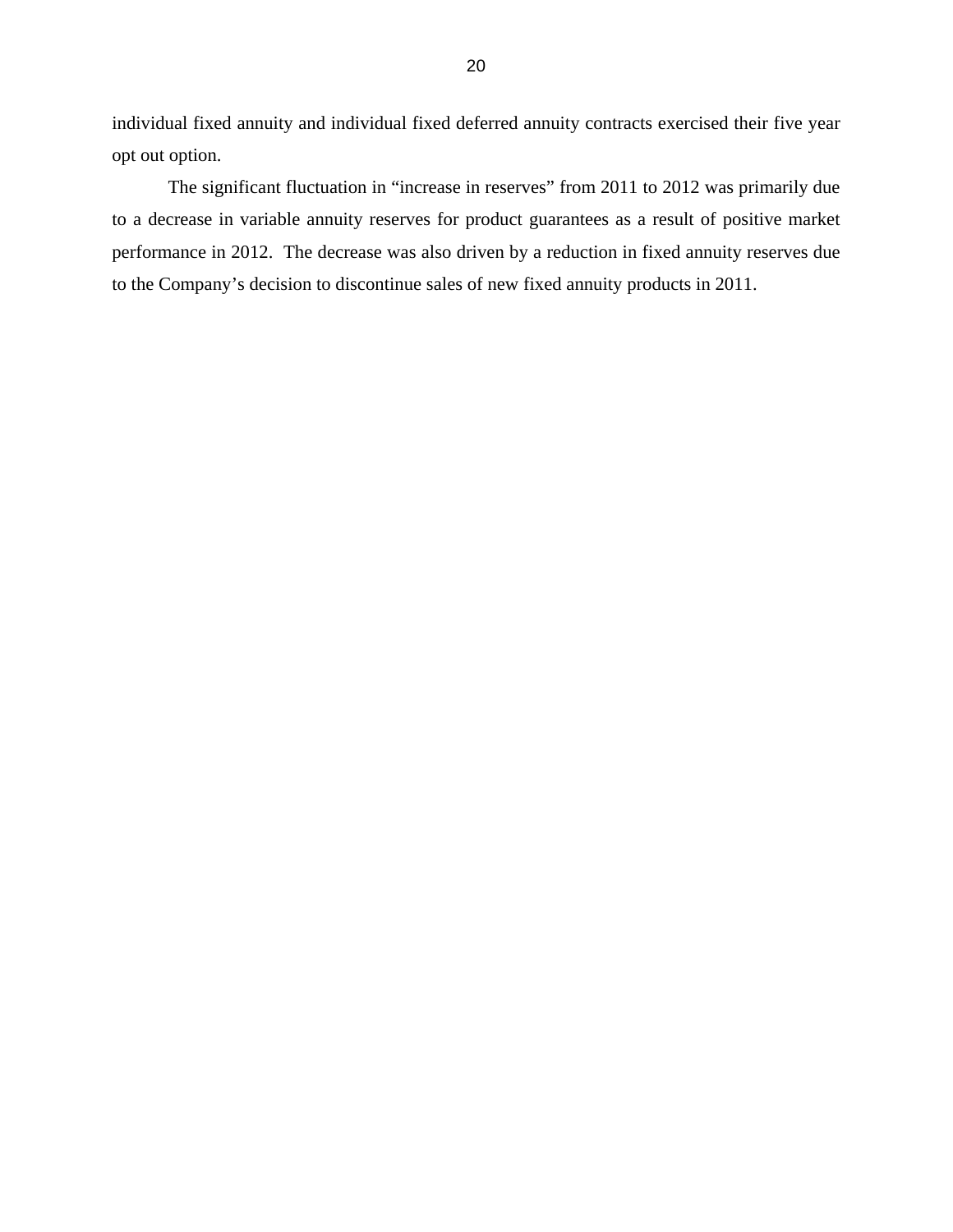# E. Capital and Surplus Account

|                                                                  | 2011           | 2012          | 2013            |
|------------------------------------------------------------------|----------------|---------------|-----------------|
| Capital and surplus,<br>December 31, prior year                  | \$96,069,963   | \$85,063,449  | \$135,414,782   |
| Net income                                                       | \$(7,805,942)  | \$30,363,814  | \$<br>7,424,014 |
| Change in net unrealized capital<br>gains (losses)               | $\overline{0}$ | (2,125,831)   | (43,304,310)    |
| Change in net deferred income tax                                | 2,609,202      | (1,176,057)   | 759,295         |
| Change in non-admitted assets                                    | (1,953,110)    | 605,447       | (21, 639)       |
| Change in liability for reinsurance in<br>unauthorized companies | (159,077)      | (1,806)       | 140,258         |
| Change in asset valuation reserve                                | 0              | $\Omega$      | (882, 464)      |
| Cumulative effect of changes in<br>accounting principles         | $\overline{0}$ | 2,370,528     | $\overline{0}$  |
| Surplus adjustment:<br>Paid in                                   | $\Omega$       | 20,000,000    | 0               |
| Prior period adjustment                                          | (3,697,587)    | 315,238       | (1,701,516)     |
| Net change in capital and surplus<br>for the year                | (11,006,514)   | 50,351,333    | (37, 586, 362)  |
| Capital and surplus,<br>December 31, current year                | \$85,063,449   | \$135,414,782 | \$97,828,421    |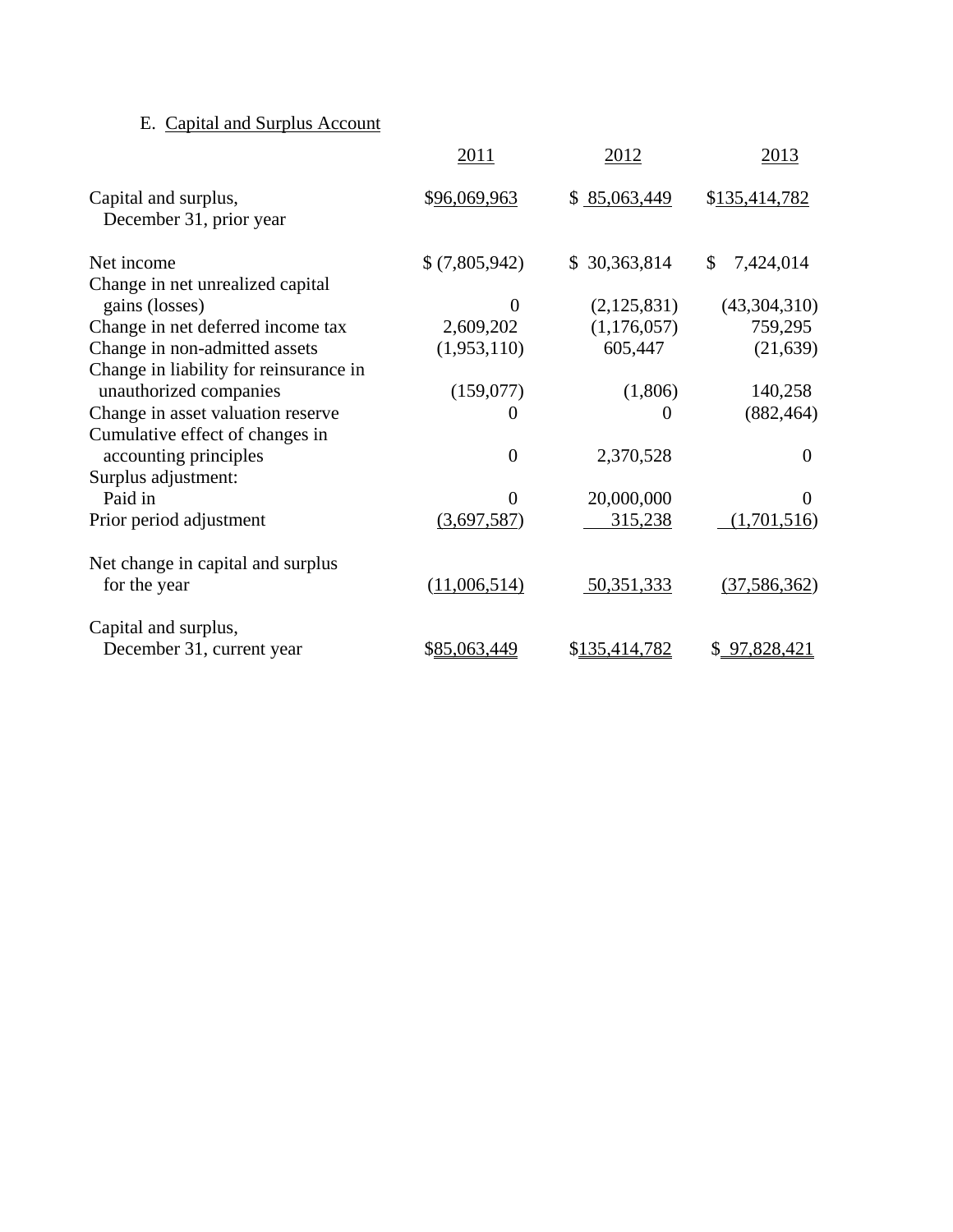#### 6. MARKET CONDUCT ACTIVITIES

The examiner reviewed various elements of the Company's market conduct activities affecting policyholders, claimants, and beneficiaries to determine compliance with applicable statutes and regulations and the operating rules of the Company.

#### A. Advertising and Sales Activities

The examiner reviewed a sample of the Company's advertising files and the sales activities of the agency force including trade practices, solicitation and the replacement of insurance policies.

Based upon the sample reviewed, no significant findings were noted.

#### B. Underwriting and Policy Forms

The examiner reviewed a sample of new underwriting files, both issued and declined, and the applicable policy forms.

Based upon the sample reviewed, no significant findings were noted.

#### C. Treatment of Policyholders

The examiner reviewed a sample of various types of claims, surrenders, changes and lapses. The examiner also reviewed the various controls involved, checked the accuracy of the computations and traced the accounting data to the books of account.

Based upon the sample reviewed, no significant findings were noted.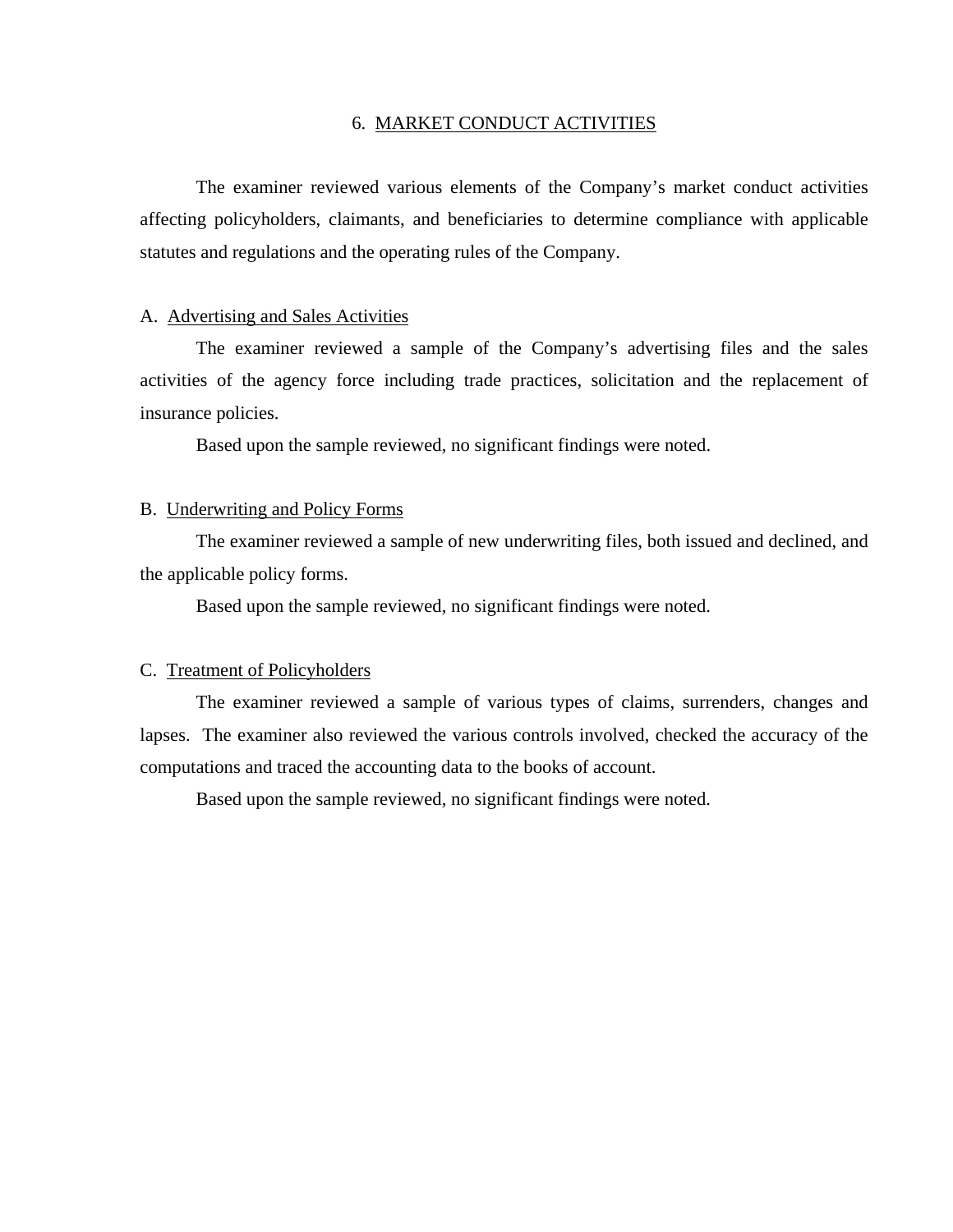#### 7. PRIOR REPORT SUMMARY AND CONCLUSIONS

Following are the violations and recommendations contained in the prior financial report on examination and the subsequent actions taken by the Company in response to each citation:

#### Item Description

A The Company violated Section 1505(d)(3) of the New York Insurance Law by using unapproved service agreements with eight affiliates that provide services on a regular or systematic basis and also by failing to file a service agreement with an affiliate in a timely manner. This is a repeat violation.

> The examiners review indicated that the Company submitted a request for non-disapproval, pursuant to Section 1505(d) of the New York Insurance Law in February 2012, in its proposed Field Marketing Organization Agreement. The Department issued a notice of non-disapproval in August 2012. The examination also revealed that the Company has implemented a formal process for tracking and reporting intercompany agreements and for regularly educating key personnel about regulatory requirements related to such agreements.

B The Company violated Section 91.4(a)(3) of Department Regulation No. 33 by failing to classify and index allocation records in such form as to permit ready identification between the item allocated and the basis upon which it was allocated.

> The examiners review indicated that the Company has revised its allocation process by utilizing a detailed calculation at the cost center and expense item level. The revised allocation performed uses either time tracking estimates or policies in force percentages, applied against each individual cost center's expense amounts.

C The Company violated Section 91.4(a)(5) of Department Regulation No. 33 by not allocating income and expenses between companies in the same manner as if made for major annual statement lines of business.

> The examiners review indicated that the Company is now allocating income and expenses between companies in the same manner as if made for major annual statement lines of business.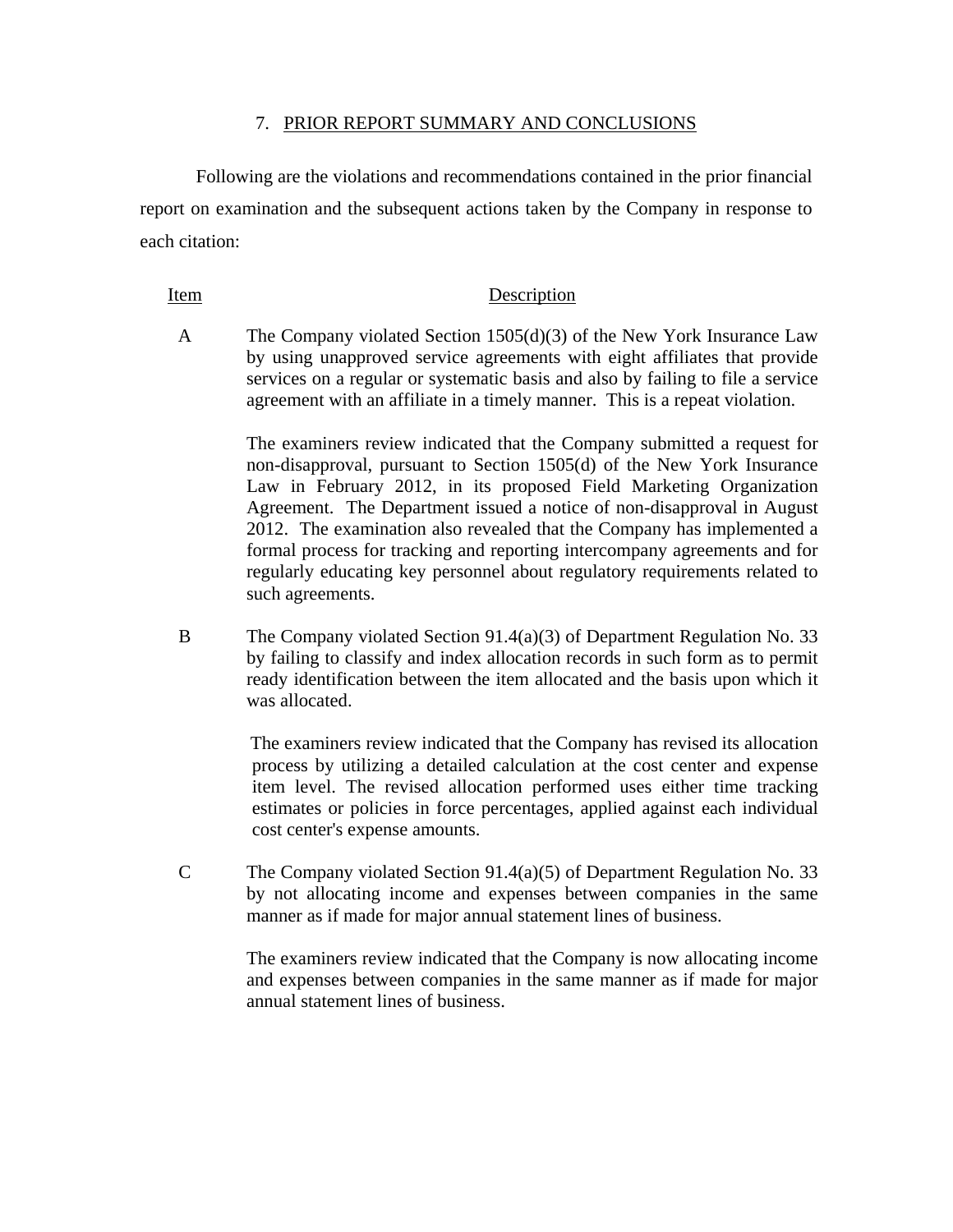#### Item Description

D The Company violated Section 91.4 (f)(4) of Department Regulation No. 33 by failing to have the time estimates used reviewed by an executive responsible for expense allocations.

> The examiners review indicated that the Company has added a sign-off to the time estimate templates for both the cost center managers and the Vice President of Financial Consulting to document their approval. The Vice President of Financial Consulting is the party responsible for expense allocations. Each of the individual forms are maintained by Finance.

E The examiner recommends that the Company comply with their own bylaws and investment policy by having the Finance Committee meet, perform the responsibilities required of it, and maintain minutes of these meetings.

> The examiners review indicated that the Company is complying with its own by-laws by establishing a Finance Committee which meets at least twice a year and preparing minutes of the meetings held summarizing actions taken.

F The examiner recommends that the securities held in the Company's portfolio be discussed at the Allianz Assets Under Review ("AUR") meetings as indicated in the Company's investment policy, and be reported in the AUR Oversight Committee's minutes in a manner that such investments will be easily identified.

> The examiners review indicated that the Company incorporated a review and discussion of the Company's portfolio in the Allianz AUR meetings as indicated in the Company's investment policy. The review is documented in the AUR Oversight Committee minutes.

G The examiner recommends that investment reports presented to the board of directors at each meeting include listings of impaired securities and securities on the Company's watch list.

> The examiners review indicated that the Company has included information regarding all impaired securities to the Audit Committee of the board of directors during quarterly meetings.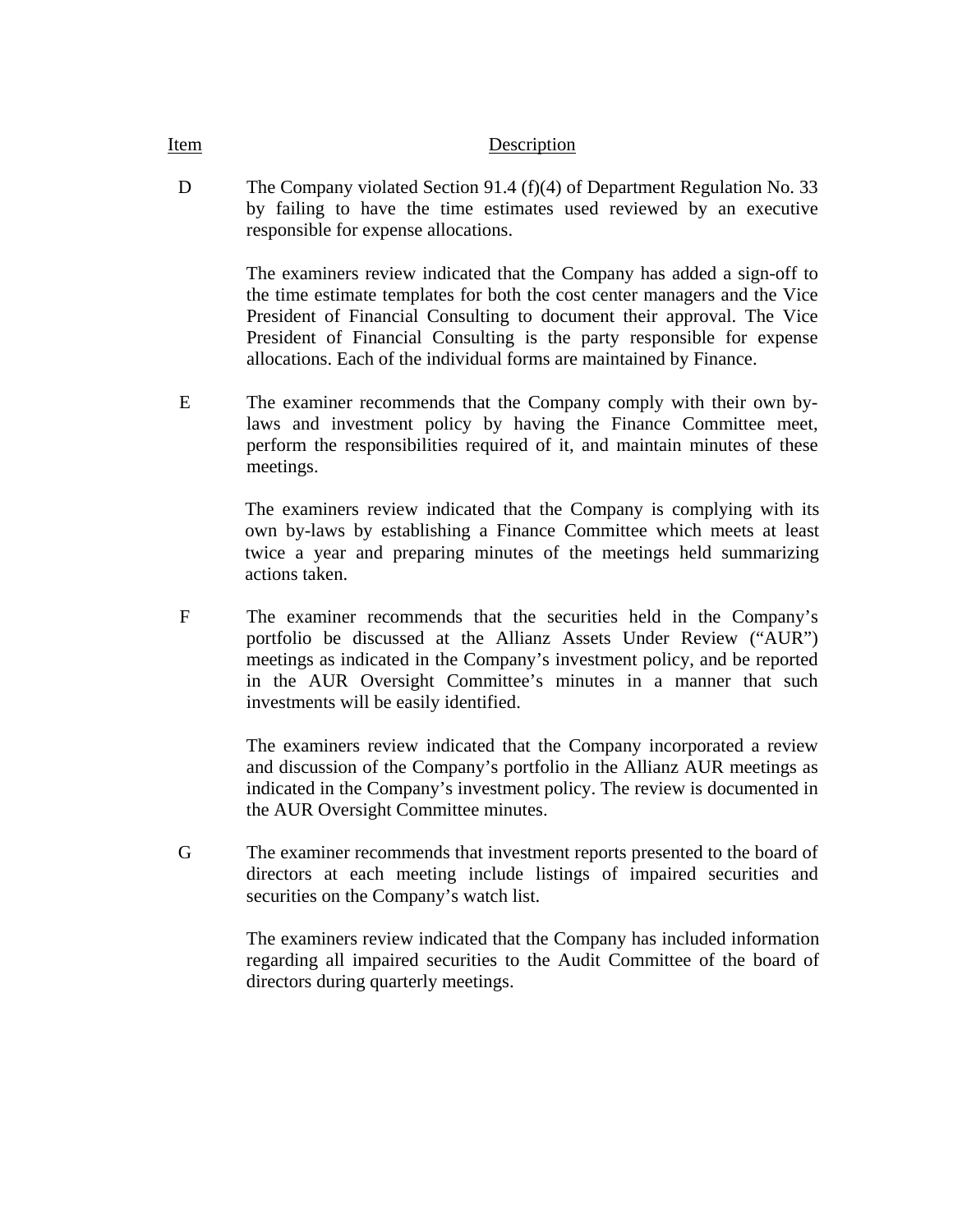#### Item Description

- H The examiner recommends that officers, directors and appropriate senior employees sign conflict of interest certifications annually as required by the corporate Conflict of Interest Policy and that completed conflict of interest certifications be kept in a secure location where they can be easily accessed for examination.
- I The examiner recommends that the Conflict of Interest Committee meet at least annually to discuss and evaluate the impact of any potential conflicts that have been disclosed by directors, officers and key employees, and also prepare minutes of their meetings listing the items discussed and conclusions reached about each item. In addition, the minutes of the meetings should be maintained at the Company's principal office with the other corporate records.

The examiners review indicated that the Company's Board of Directors has established a Conflict of Interest Committee. The Conflict of Interest Committee met in April 2012 and 2013. Minutes of those meetings have been prepared and are maintained. The Committee will continue to meet at least annually.

J The examiner recommends that the Company exercise greater oversight in the preparation and reporting of reinsurance information.

> The examiners review indicated that the Company formed a project team to address the Reinsurance program at the Company. A comprehensive review of all treaties has been performed to validate compliance of reinsurance systems and treaty specifications. Additional reports have been prepared in order to better analyze year over year changes to Schedule S data. Included in these additional reports are multiple tie-outs to ledger balances, as well as Blue Book balances to ensure all reports related to Schedule S are accurate.

K The Company violated Section 91.5(b) of Department Regulation No. 33 by failing to file its investment year allocation plan prior to use.

> The examiners review indicated that the Company submitted a Plan of Asset Segmentation & Investment Income Allocation to the Department in October 2011.

L The Company violated Section 4228(h) of the New York Insurance Law by failing to maintain adequate self-support demonstrations and by failing to have a qualified actuary sign the self-support demonstrations.

> The examiners review indicated that the Company updated its procedures to ensure that all future demonstrations will be signed, dated and finalized prior to the date of the statement of self-support.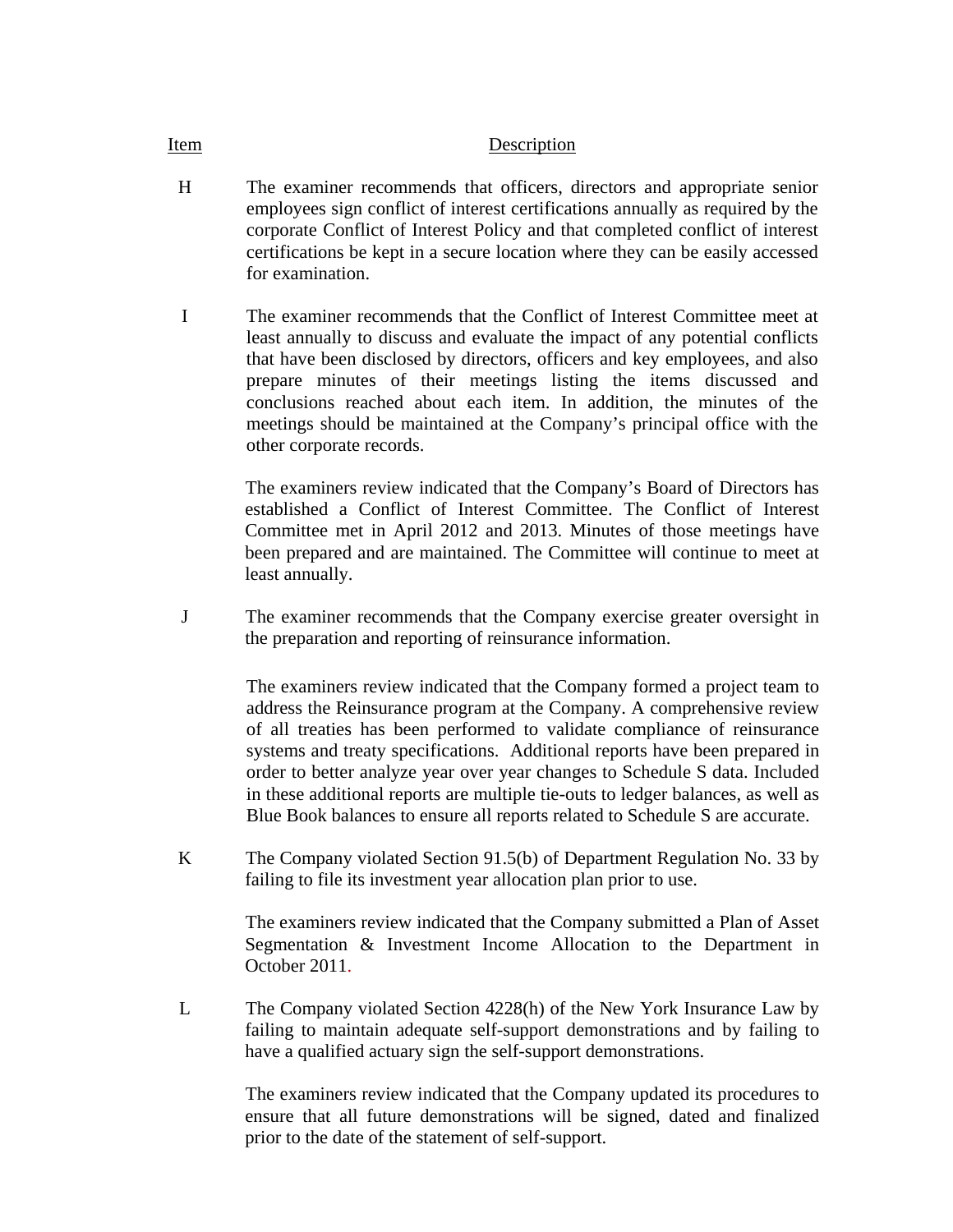### Item Description

M The Company violated Section 2114(a)(1) of the New York Insurance Law by paying commissions to 53 brokers that were not licensed as insurance brokers in this state.

> The Company began a project in the first quarter of 2013 to ensure commission payments are only made to insurance licensed entities.

N The Company violated Section 4228(f)(1)(A) of the New York Insurance Law by failing to file changes to their agent and broker compensation plan.

> A corrected compensation plan was filed with the Department. The review revealed the Company is following the filed plan.

O The Company violated Section 2112(d) of the New York Insurance Law by failing to notify the Superintendent, in a timely manner, that agents had been terminated.

> The review revealed that the Company is notifying the Superintendent of terminated agents in a timely manner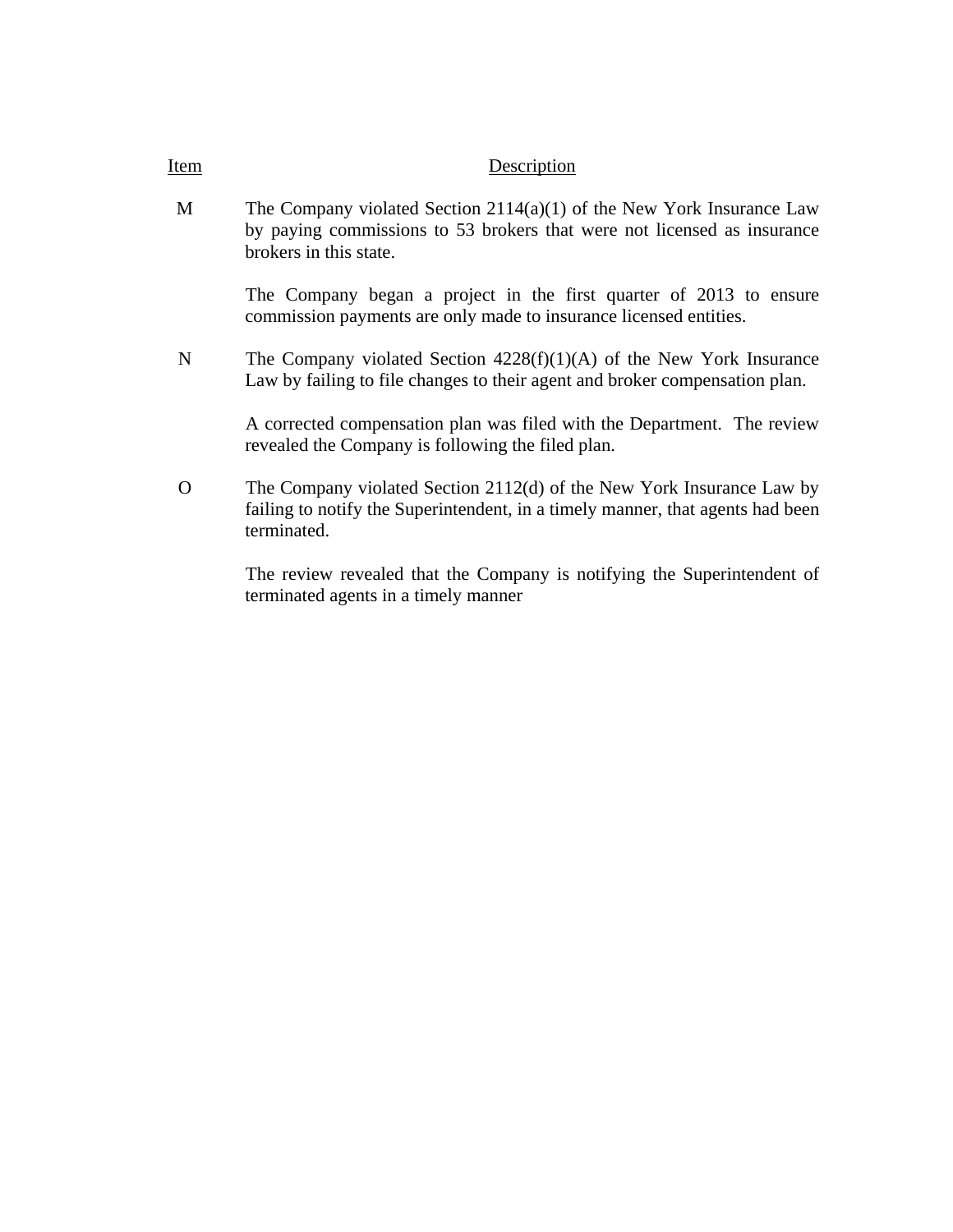Respectfully submitted,

 $\sqrt{s/2}$  $\sqrt{s}$ 

 Neal Rischall Examiner In Charge

STATE OF NEW YORK ) )SS: COUNTY OF NEW YORK )

Neal Rischall, being duly sworn, deposes and says that the foregoing report, subscribed by him, is true to the best of his knowledge and belief.

 $\sqrt{s}$ /  $\sqrt{s}$ 

 Neal Rischall Examiner In Charge

Subscribed and sworn to before me

this day of